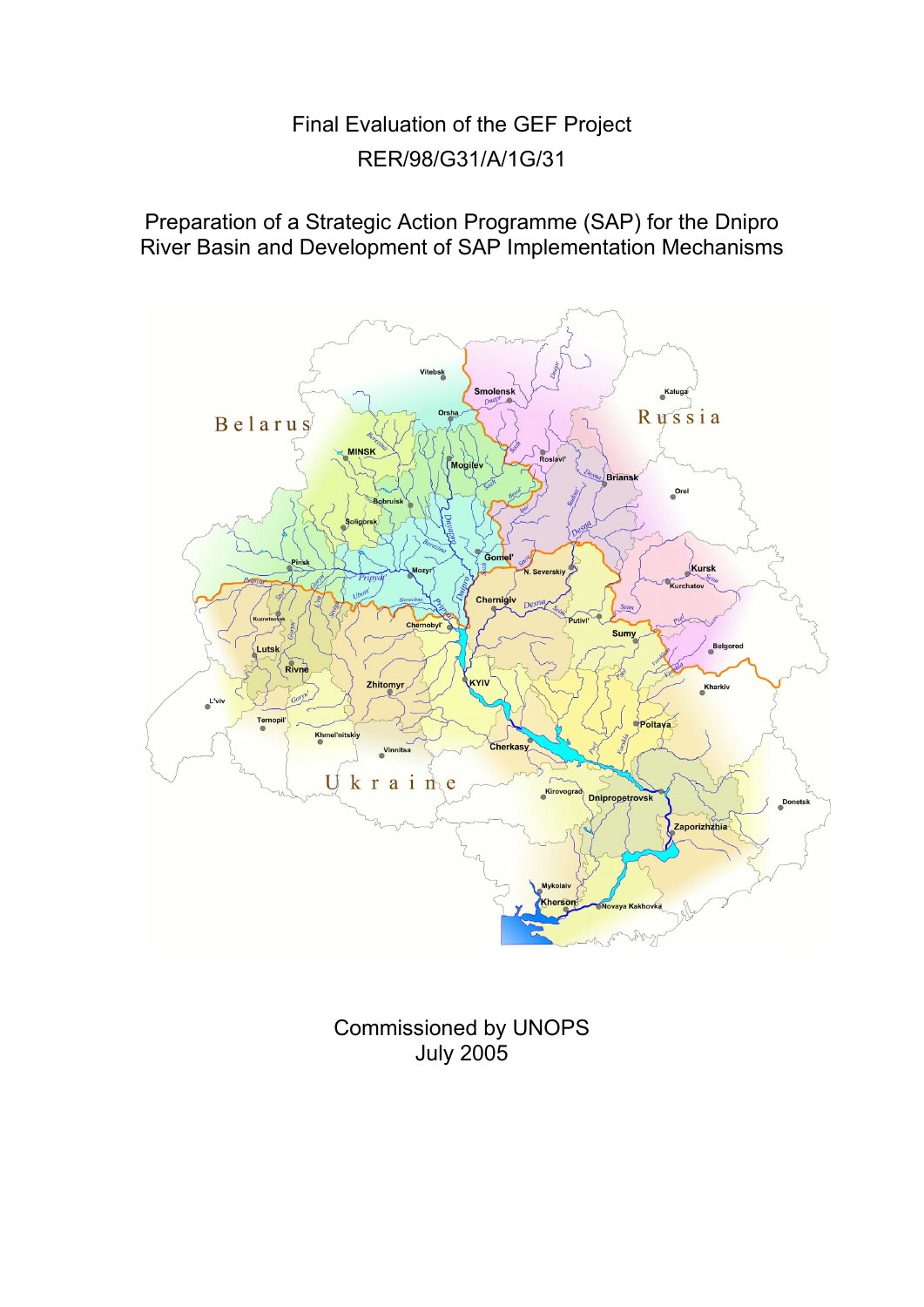| L                       |                |                                                                             |  |
|-------------------------|----------------|-----------------------------------------------------------------------------|--|
| $\mathbf{2}$            |                |                                                                             |  |
| 3                       |                |                                                                             |  |
|                         | 3.1            |                                                                             |  |
|                         | 3.2            |                                                                             |  |
|                         | 3.2.1          |                                                                             |  |
|                         | 3.2.2          |                                                                             |  |
|                         | 3.2.3          | Component III Facilitating Investment in Reducing Transboundary Pollution 8 |  |
|                         | 3.2.4          |                                                                             |  |
|                         | 3.2.5          | Component V Improving Stakeholder Participation in Transboundary Issues. 8  |  |
|                         | 3.3            |                                                                             |  |
| $\overline{\mathbf{4}}$ |                |                                                                             |  |
|                         | 4.1            |                                                                             |  |
|                         | 4.2            |                                                                             |  |
|                         | 4.3            |                                                                             |  |
|                         | 4.4            |                                                                             |  |
|                         | 4.4.1          |                                                                             |  |
|                         | 4.4.2          |                                                                             |  |
|                         | 4.4.3          | Dnipro Regional Council and a Dnipro Basin Convention 12                    |  |
|                         | 4.5            | COMPONENT II THE STRATEGIC ACTION PROGRAMME PROCESS 13                      |  |
|                         | 4.5.1          |                                                                             |  |
|                         | 4.5.2          |                                                                             |  |
|                         | 4.5.3          |                                                                             |  |
|                         | 4.6            | COMPONENT III FACILITATING INVESTMENT TO REDUCE TRANSBOUNDARY               |  |
|                         |                |                                                                             |  |
|                         | 4.6.1          |                                                                             |  |
|                         | 4.6.2          | Economic Instruments in Municipal and Industrial Pollution Control 18       |  |
|                         | 4.6.3          | Management of Waste from Intensive Livestock Production  18                 |  |
|                         | 4.6.4          |                                                                             |  |
|                         | 4.6.5          |                                                                             |  |
|                         | 4.6.6          |                                                                             |  |
|                         | 4.6.7          | Policies, Practices and Management Guidelines for Industrial Waste Ponds 20 |  |
|                         | 4.6.8          |                                                                             |  |
|                         | 469            |                                                                             |  |
|                         | 4.7            |                                                                             |  |
|                         | 4.7.1          | Protected Areas, Priority Ecosystems and Biodiversity Hotspots 22           |  |
|                         | 4.7.2          |                                                                             |  |
|                         | 4.7.3          |                                                                             |  |
|                         | 4.7.4          |                                                                             |  |
|                         | 4.8            | COMPONENT V IMPROVING STAKEHOLDER PARTICIPATION  24                         |  |
|                         | 4.8.1          | Impacts of Transboundary Pollution on Populations in the Basin 25           |  |
|                         | 4.8.2          |                                                                             |  |
|                         | 4.8.3          | Consultative Meetings with Broad Stakeholder Involvement 25                 |  |
|                         | 4.8.4          |                                                                             |  |
|                         | 4.8.5          |                                                                             |  |
|                         | 4.8.6<br>4.8.7 |                                                                             |  |
|                         |                |                                                                             |  |
| 5                       |                |                                                                             |  |
| 6                       |                |                                                                             |  |
| 7                       |                |                                                                             |  |
| 8                       |                |                                                                             |  |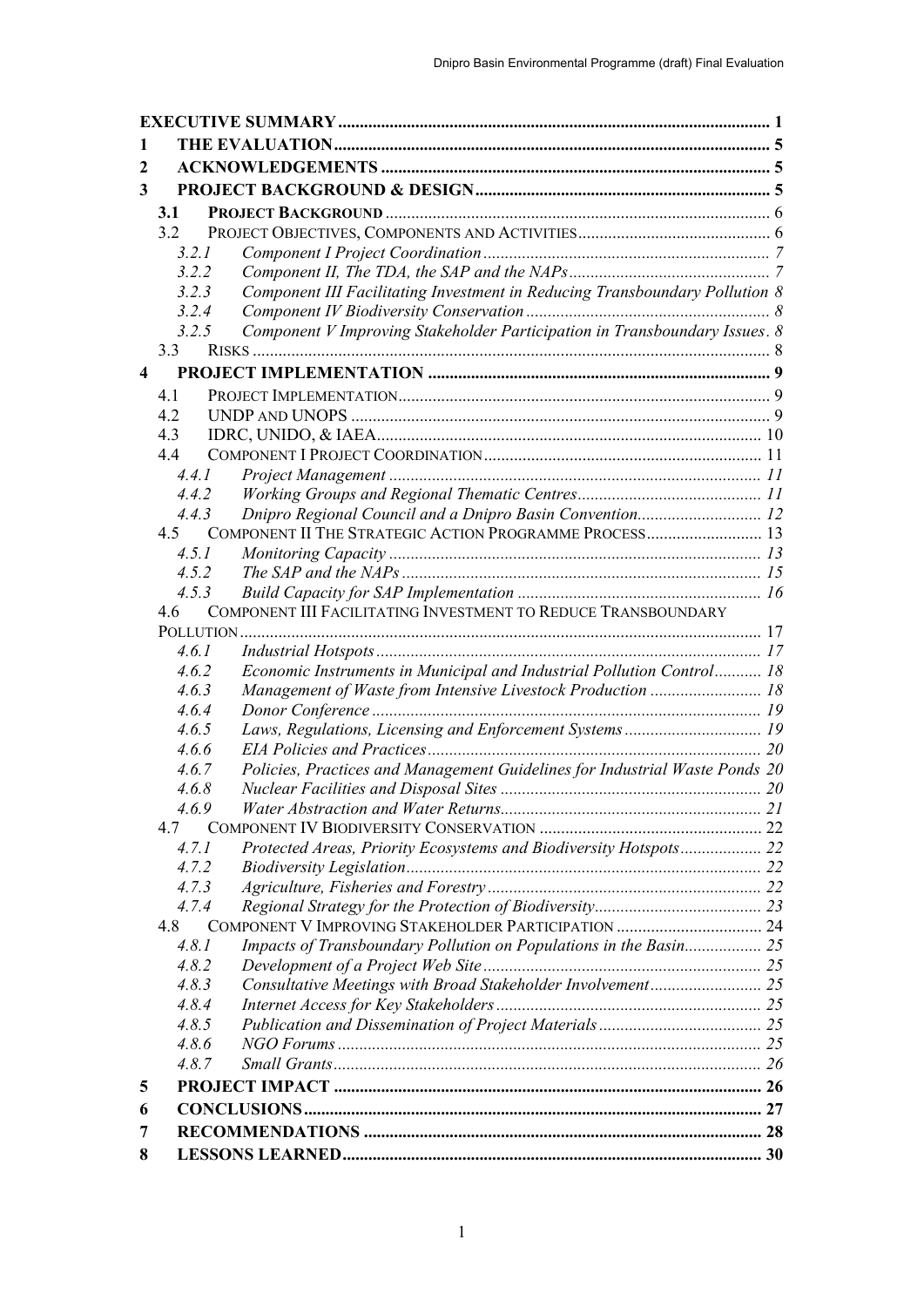Annex 1 Terms of Reference

Annex 2 Mission Itinerary

Annex 3 Persons Interviewed

Annex 4 Literature Review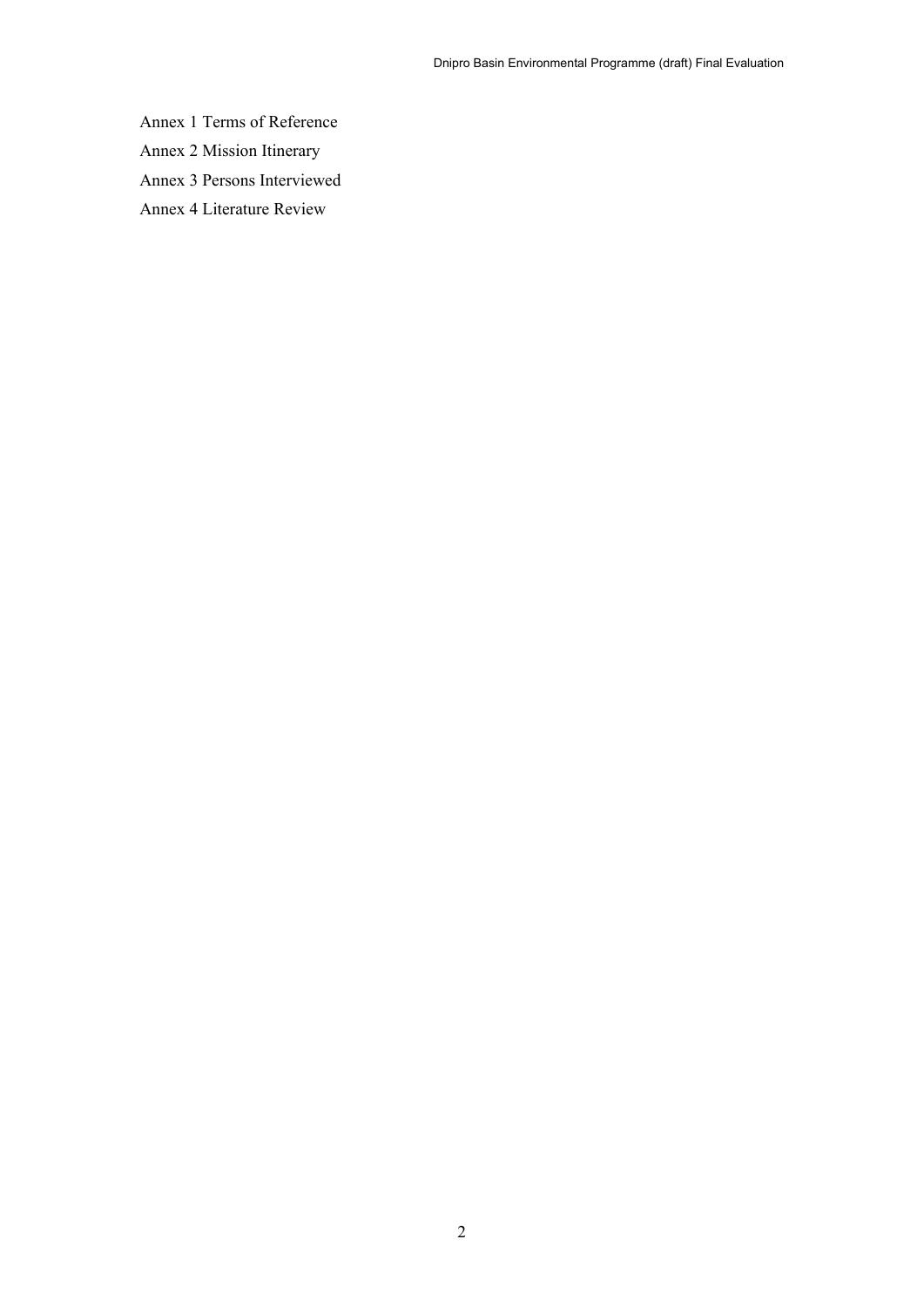# <span id="page-3-0"></span>**Executive Summary**

The final evaluation for the Dnipro Basin Environmental Programme (DBEP) was carried out during May through July 2005 after all assignments had been completed, and while the project team was securing support for the SAP and for a continuation project under UNDP/GEF IW. The evaluation involved interviews with key stakeholders and a review of project reports. The evaluation was carried out per UNDP monitoring and evaluation guidelines, calling for an external evaluation at the mid point and conclusion of multi-year, multi-beneficiary projects.

The Project was launched to assist the Dnipro riparian countries: Ukraine, Belarus and Russia to develop a Transboundary Diagnostic Analysis (TDA) and Strategic Action Plan (SAP), in order to identify pollution sources, causes and impacts, and to chart a course towards better regional coordination and improved pollution abatement and biodiversity protection.

In addition to ministry officials and technical experts from the three beneficiary countries, the project involved the active participation of five international organisations – UNDP, UNOPS, IDRC, UNIDO and IAEA. Each had specific assignments as set out in the ProDoc. The management arrangements added a high level of complexity to project management, yet enabled the project to build from previous water resource activity in the region and to utilise a wide range of expertise.

The project can be considered highly successful in its achievement against objectives, and is especially noteworthy for the active involvement and support of the National Programme Coordinators and their Ministries (Environment and Natural Resources). The DBEP emphasised local expertise, made possible by a high level of expertise in the region, the common language base for the three countries involved, and the strong local experience of PMU and IDRC managers. There was a high degree of local ownership and corresponding greater opportunity for sustainability. The predominant use of local resources also enabled the team to complete all assignments and continue to operate throughout the slow process of SAP approval.

The Dnipro TDA constitutes a very good analysis of the status of the Dnipro basin biodiversity and water quality, and the causes and impacts of water quality impairments. It provided a solid scientific basis from which to establish a basin-wide strategic action plan. While it would have been useful to focus more attention on non-point / diffuse sources of pollution, and on groundwater quality in the basin, the identified high priorities are defensible and the background documentation is well conceived. The TDA effort enabled the participating experts and institutes to consider transboundary cause and effect relationships. The process enabled new applied research, for instance assessing fish species health across the basin for the first time. Through the TDA process, the countries were able to document the extent to which hydrological modification is affecting ecosystems health in the basin.

The SAP builds directly from the TDA findings, providing a set of six long term objectives, designed to address the six priority transboundary environmental issues set out in the TDA in a "stepwise" fashion. The SAP development process would be considered highly successful, but for the fact that Russia has found it difficult to fully approve the document. The Russian hesitation has been attributed to financial considerations.

The project formulation included development of regional thematic centres. The approach may have worked more successfully for the Dnipro than in other GEF/IW projects, however the use of thematic centres fell short of initial expectations and most centres did not achieve the regional scope and recognised excellence envisioned.

The project management unit together with the IDRC program office exhibited a high degree of professionalism, providing excellent project coordination and stakeholder focus. Training workshops and meetings were handled with professionalism and regarded highly by participants.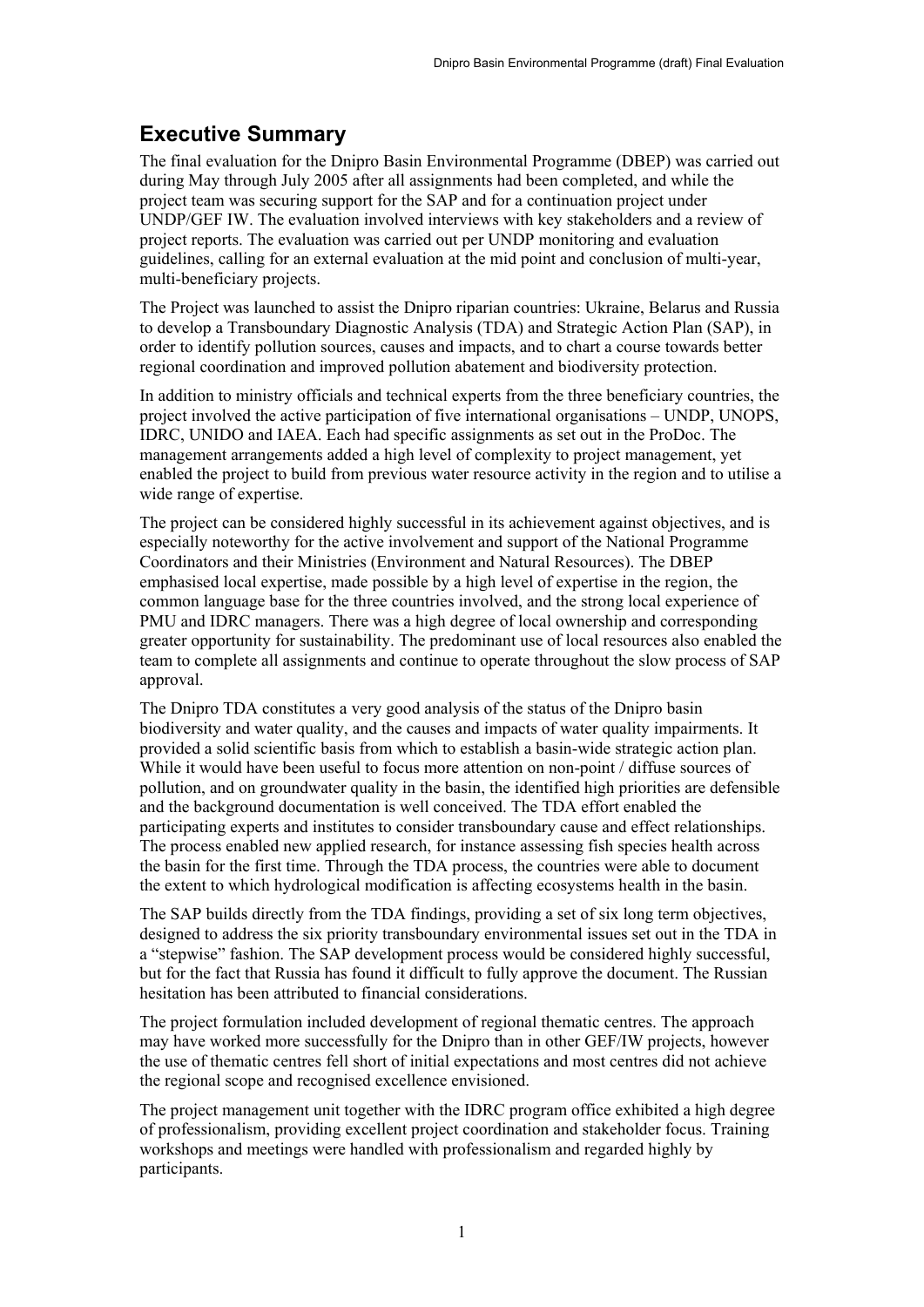The Dnipro River Basin Council was launched as expected. It was the subject of extensive negotiation among DBEP sponsors and beneficiaries prior to project inception. The Council was designed to provide an expanded base of stakeholder involvement, including regional and local government involvement and NGO participation. It proved to be useful as a vehicle for sharing information and receiving comment on TDA/SAP development. Continuation of the Council is enshrined in the SAP, but questions remain as to its long-term sustainability and responsibilities once a Dnipro Basin Commission is launched.

The PDF-b for the second phase includes a variety of activities aimed to assist the three riparian states with implementation of the SAP. It also focuses particular attention towards reducing SME industrial discharges into the vodokanals within the Dnipro basin. The continuation project is strongly supported by stakeholders in the region and the PDF-b areas of focus are appropriate.

The DBEP impact has been positive, and should provide tangible long-term improvements in Dnipro water quality and basin biodiversity. Impacts at this stage are procedural and relate to the willingness of the riparian countries to focus attention and funding on water pollution issues in the basin. In particular one can look at the additional funding that has now been identified for water resource protection on the Dnipro, especially for Ukraine.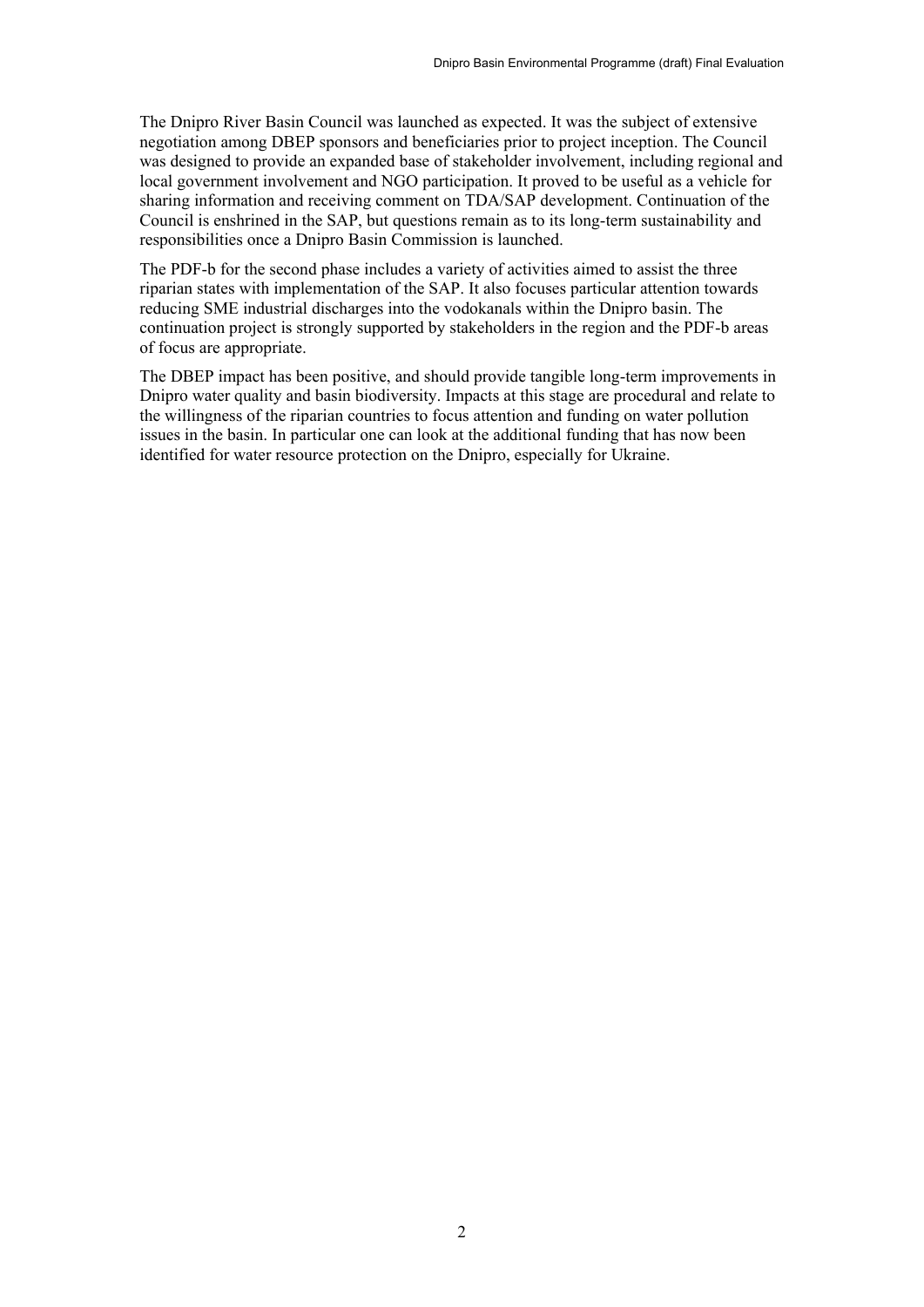| <b>APR</b>              | Annual Project/Program Report                                                                                                             |
|-------------------------|-------------------------------------------------------------------------------------------------------------------------------------------|
| <b>BAP</b>              | <b>Best Agricultural Practices</b>                                                                                                        |
| <b>BAT</b>              | <b>Best Available Technology</b>                                                                                                          |
| BEP                     | <b>Best Environmental Practices</b>                                                                                                       |
| <b>BLDC</b>             | Regional Strategy for Conserving Biological and Landscape Diversity in<br>the Dnipro Basin (BLDC Strategy)                                |
| <b>BOD</b>              | Biological Oxygen Demand                                                                                                                  |
| CAP                     | Common Agricultural Policy                                                                                                                |
| <b>COD</b>              | Chemical Oxygen Demand                                                                                                                    |
| <b>DBEP</b>             | Dnipro Basin Environmental Programme                                                                                                      |
| <b>DRP</b>              | Danube Regional Project                                                                                                                   |
| <b>EBRD</b>             | European Bank for Reconstruction and Development                                                                                          |
| EC                      | European Commission                                                                                                                       |
| EIA                     | <b>Environmental Impact Assessment</b>                                                                                                    |
| EU                      | European Union                                                                                                                            |
| <b>EUR</b>              | Euro                                                                                                                                      |
| <b>GEF</b>              | Global Environment Facility                                                                                                               |
| <b>GIS</b>              | Geographical Information System                                                                                                           |
| <b>GIWA</b>             | Global International Waters Assessment                                                                                                    |
| <b>GPA</b>              | Global Program of Action, UNEP                                                                                                            |
| <b>HELCOM</b>           | Baltic Marine Environment Protection Commission (Helsinki Commission)                                                                     |
| <b>IAEA</b>             | International Atomic Energy Agency                                                                                                        |
| <b>ICPDR</b>            | International Commission for the Protection of the Danube River                                                                           |
| <b>IDRC</b>             | Canadian International Development Research Centre                                                                                        |
| IFI                     | International Financing Institution                                                                                                       |
| <b>IPPC</b>             | Integrated Pollution Prevention and Control Directive                                                                                     |
| $ISO(9000 \&$<br>14000) | International Standards Organisation (series 9000, company management<br>standards, and series 14000, environmental management standards) |
| IW                      | <b>International Waters</b>                                                                                                               |
| <b>IWG</b>              | International Working Group                                                                                                               |
| JMC                     | Joint Management Committee                                                                                                                |
| <b>LFA</b>              | Logical Framework Approach                                                                                                                |
| M&E                     | Monitoring and Evaluation                                                                                                                 |
| MOU                     | Memorandum of Understanding                                                                                                               |
| <b>MTE</b>              | Mid-Term Evaluation                                                                                                                       |
| NGO <sub>s</sub>        | Non Government Organizations                                                                                                              |
| <b>OVOS</b>             | "Otsenka vozdeistvia na okrujaiusciu sredu" = assessment of<br>environmental impacts or EIA                                               |

## 1. Glossary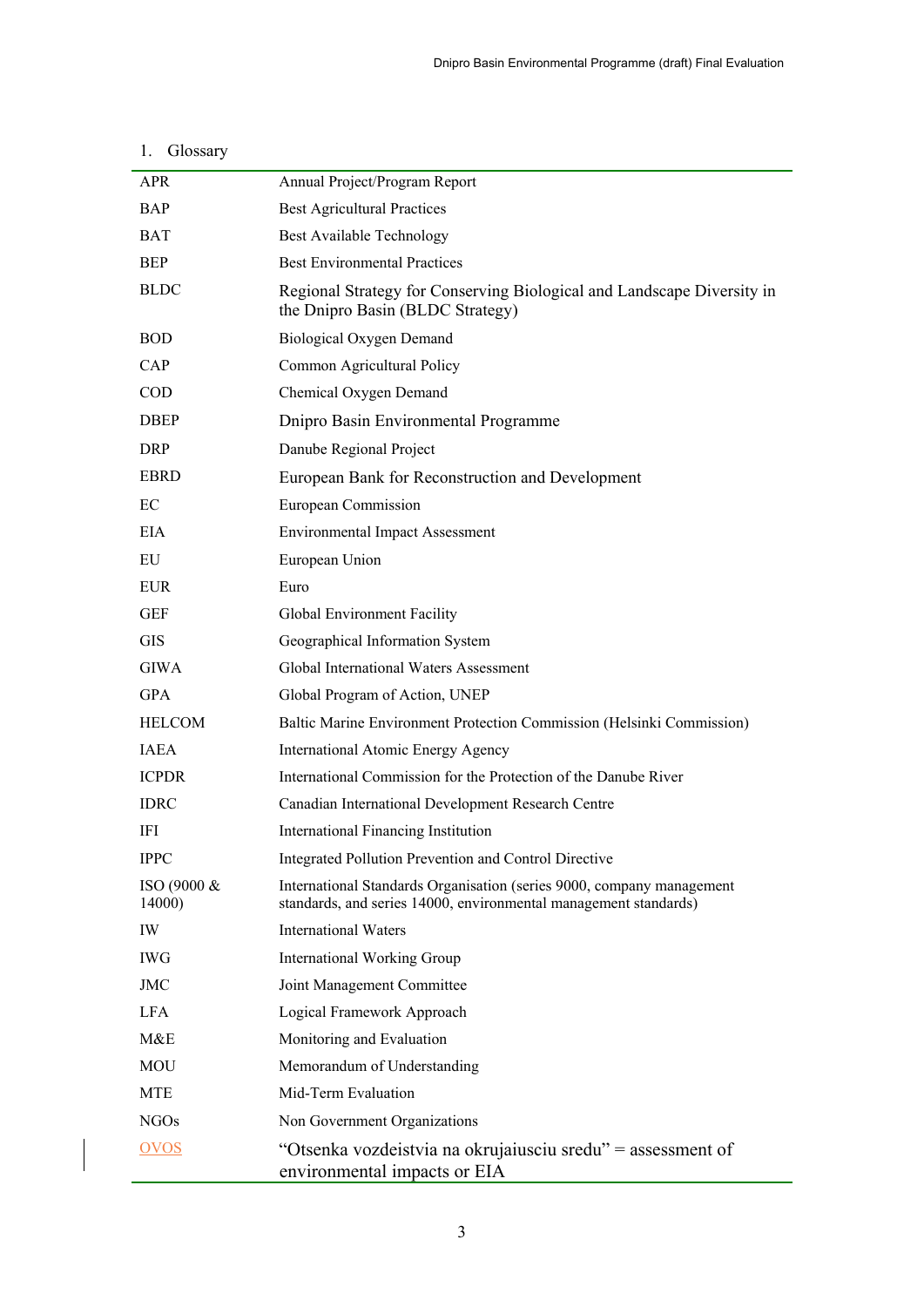| <b>PMU</b>    | Project Management Unit                                         |
|---------------|-----------------------------------------------------------------|
| <b>PIP</b>    | Project Investment Portfolios                                   |
| <b>RBM</b>    | River Basin Management                                          |
| <b>RTC</b>    | Regional Thematic Centre                                        |
| <b>SAP</b>    | Strategic Action Plan                                           |
| <b>SAPARD</b> | Special Accession Program for Agriculture and Rural Development |
| <b>SEE</b>    | State Ecological Expertise (State Environmental Expert Review)  |
| <b>TACIS</b>  | EU Support Program for Russia and the former CIS                |
| <b>TDA</b>    | Transboundary Diagnosis Analysis                                |
| <b>TEST</b>   | Transfer of Environmentally Sound Technology                    |
| <b>TMP</b>    | <b>Transboundary Water Monitoring Programme</b>                 |
| <b>UNDP</b>   | United Nations Development Program                              |
| <b>UNEP</b>   | United Nations Environmental Program                            |
| <b>UNIDO</b>  | United Nations Industrial Development Organisation              |
| <b>UNOPS</b>  | United Nations Office for Project Services                      |
| <b>USD</b>    | <b>United States Dollar</b>                                     |
| <b>WFD</b>    | Water Framework Directive (EU)                                  |
| <b>WWF</b>    | Worldwide Fund for Nature                                       |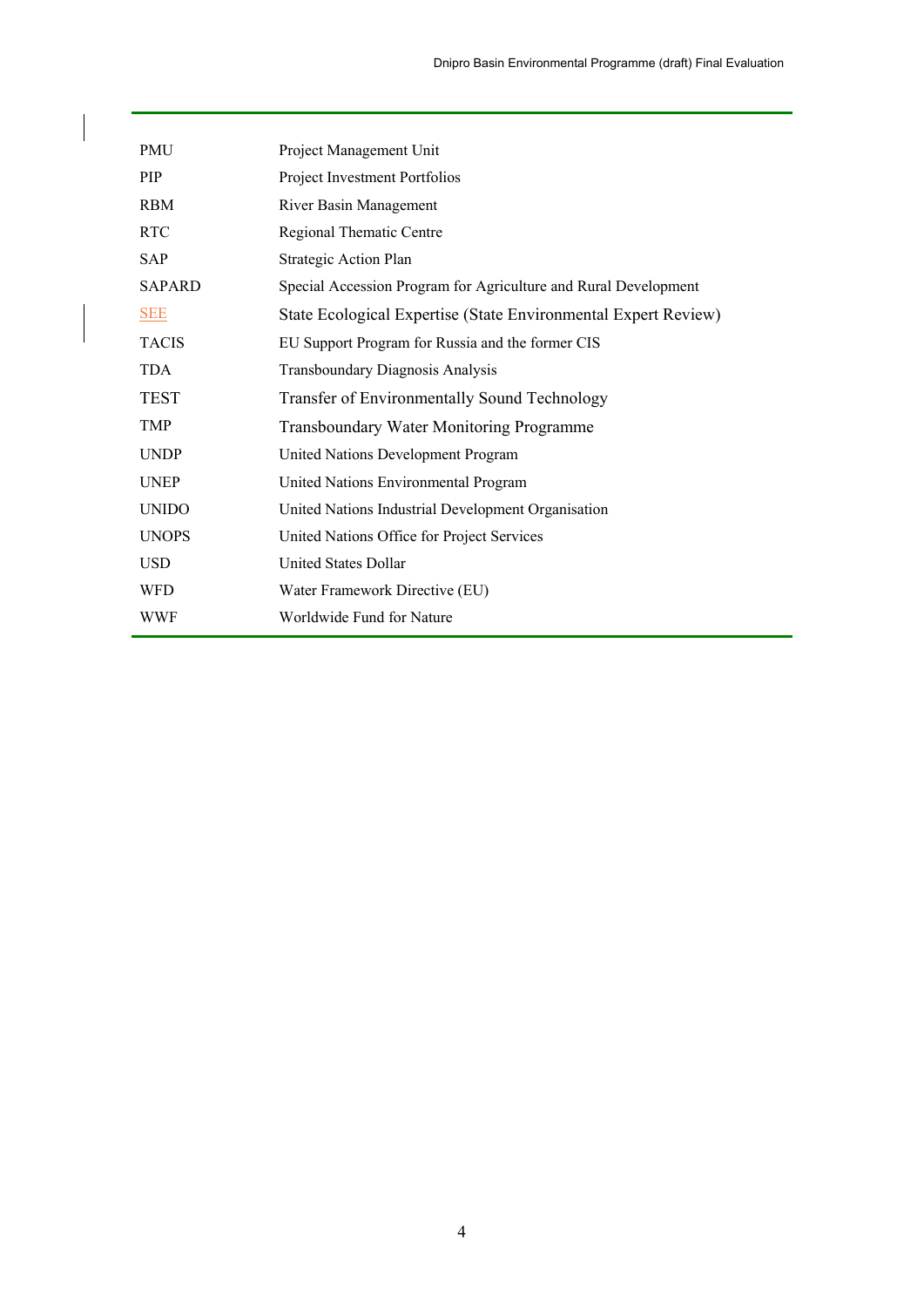# <span id="page-7-0"></span>**1 The Evaluation**

This constitutes the final evaluation for the UNDP/GEF project: "Preparation of a Strategic Action Programme (SAP) for the Dnipro River Basin and Development of SAP Implementation Mechanisms" (short title: Dnipro Basin Environment Programme –  $DBEP$ )<sup>[1](#page-7-3)</sup> The evaluation was carried out during May - July 2005, by an evaluator with previous experience evaluating UNDP/GEF IW projects in the region. The evaluation consisted of a literature review, field and telephone interviews. The field interviews were carried out during a 3 week period in May / June, including meetings with the Project Management Unit in Kyiv, and key project stakeholders in Ukraine, Russia and Belarus. Additional telephone interviews were carried out in June and July with participating international consultants and officials of the sponsoring agencies. A list of persons interviewed is attached as Annex 3.

The evaluation was carried out consistent with UNDP Monitoring and Evaluation procedures**[2](#page-7-4)**. The evaluation report conforms to the expectations included in a Terms of Reference for the assignment, developed by UNOPS in May 2005.

The evaluator has endeavoured to achieve a fair and balanced evaluation report, based on the information received and comments provided. The evaluator takes full responsibility for the findings and recommendations.

# <span id="page-7-1"></span>**2 Acknowledgements**

<u>.</u>

The evaluator is especially grateful to the many project participants in Ukraine, Belarus and Russia who took time out of their schedules to discuss the project, and helped ensure that the evaluation mission went smoothly. The Dnipro project management staff provided excellent logistical and information support throughout the evaluation mission. The evaluation mission was greatly enhanced by the excellent interpretation assistance provided by Iryna Chernyshova.

# <span id="page-7-2"></span>**3 Project Background & Design**

The concept for a Danube Basin Environment Programme (DBEP) was approved in December 1999. The project was designed to develop a Transboundary Diagnostic Analysis (TDA) for the Dnipro Basin and to achieve agreement on a Strategic Action Plan (SAP) for protection and recovery of the river and its tributaries. The focus of the DBEP was on information gathering, strategic planning and capacity building. It was designed to aid in understanding the status, causes and impacts of pollution along the Dnipro, and to achieve agreement on the steps to be taken to better manage the river system, ensure long term human and ecosystem health, and sustainable use of the resource. The project was not designed as an investment project, and did not aim to achieve short-term direct and measurable reductions in transboundary water pollution in the Dnipro River. Accordingly, success indicators were to measured through multi-country agreements, information sharing and capacity building.

The project commenced in early 2000. The long period from conception to inception was spent in negotiations to reach agreement on project scope, activities and coordination between the three riparian governments: Ukraine, Belarus and Russia, together with the supporting agencies: UN Development Programme (UNDP) UN Office for Project Services (UNOPS), UN Industrial Development Organisation (UNIDO), and the International Atomic Energy Agency (IAEA).

<span id="page-7-3"></span><sup>&</sup>lt;sup>1</sup> While the project document utilises the spelling 'Dnieper', the TDA/SAP reports indicate the spelling as 'Dnipro'. This evaluation utilise the later option.

<span id="page-7-4"></span><sup>2</sup> Handbook on Monitoring and Evaluating for Results, United Nations Development Programme (UNDP), Evaluation Office, June 2002;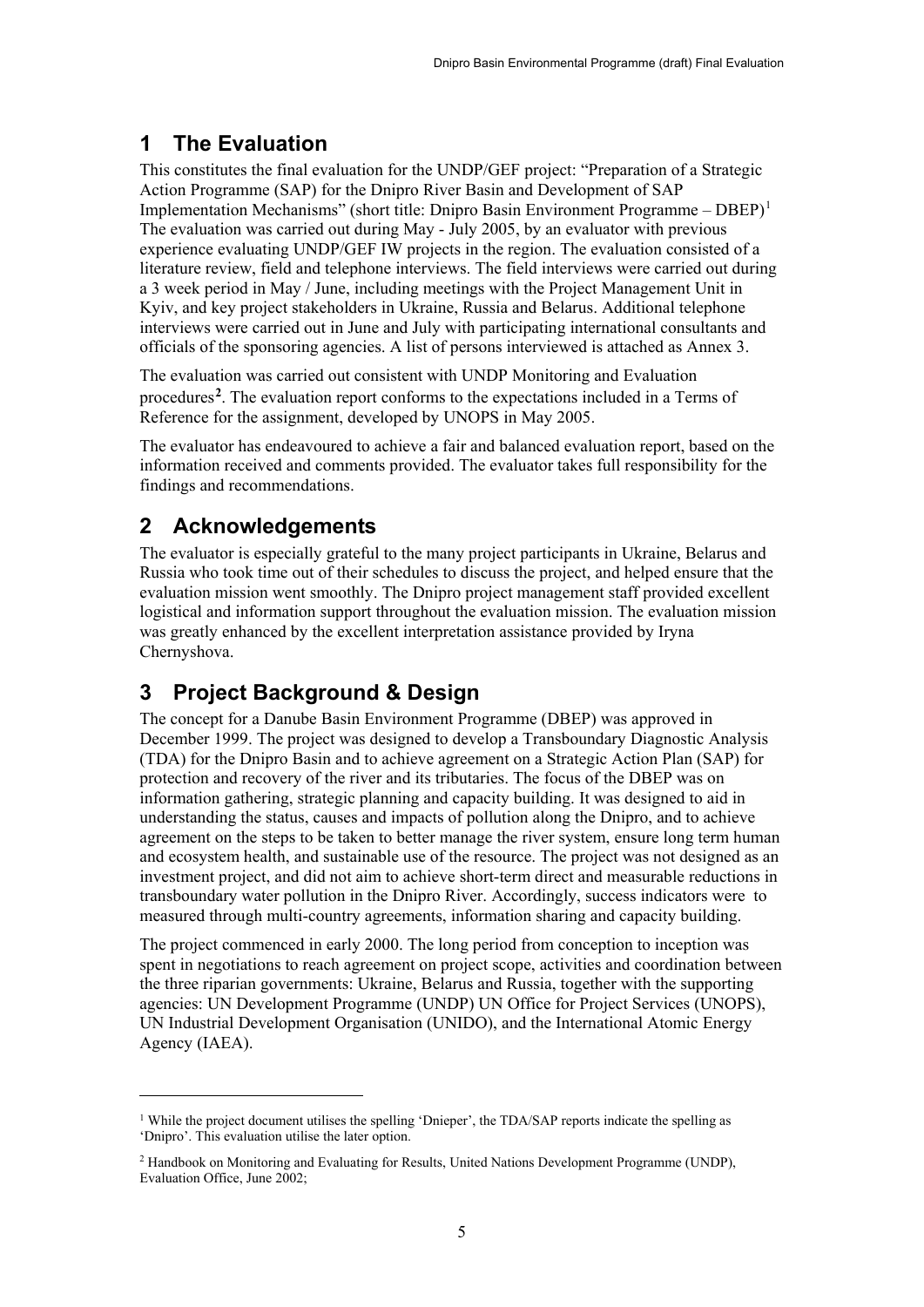The involvement of multiple sponsoring agencies within a UNDP GEF IW programme is not without precedent, but the DBEP is notable for the substantial contribution of other agencies. The project was launched under the auspices of UNDP, with UNOPS serving as the managing authority. The IDRC was an integral partner, listed with UNOPS as an executing agency. The other partners, UNIDO and IAEA managed specific project activities and inputs into TDA/SAP development. This use of multiple sponsors increased project complexity and presented management challenges, but also brought significant regional knowledge and technical expertise to the project effort. The resulting design can be seen as a satisfactory outcome that met the general expectations of all parties.

## <span id="page-8-0"></span>**3.1 Project Background**

The Dnipro project builds from previous interventions: In 1995 a request was made to GEF by the three riparian countries to develop an Environmental Management Programme for the Dnipro River Basin. The request then led to a PDF-b to develop a TDA and preliminary SAP. The first TDA was completed in 1997. The TDA was considered a good first step in identifying causes and impacts, but was considered insufficient as a strategic planning tool. In particular, there was a lack of up to date and reliable information on the environmental status of the river. Consequently, a second TDA analysis was proposed.

Predating GEF support, since 1994, the Canadian International Development Research Centre (IDRC) was active on environmental issues in Ukraine, including assisting on rehabilitation of the Dnipro River. Based from an initial budget of CDN \$4 million, the IDRC commenced a project entitled "Environmental Management Development in Ukraine". In 1997, a second phase was approved using Canadian International Development Agency (CIDA) funds, to be utilised through December 2000. During these 6 yrs, approximately CDN \$12 million was spent in Ukraine for projects aimed at Dnipro river rehabilitation, leveraging CA \$1 million in local funds, and producing 70 research projects carried out by local Ukrainian institutions. The IDRC intervention in the region, focused especially in Ukraine, established a strong foundation upon which the DBEP was able to build.

Since shortly after the Chornobyl nuclear accident (April 1986), the International Atomic Energy Agency (IAEA) has been involved in monitoring the fate and transport of released nuclear materials. This monitoring program has included an assessment of the waterborne risks from released radionuclides, especially Strontium and Caesium.

#### <span id="page-8-1"></span>3.2 Project Objectives, Components and Activities

The project design for DBEP follows the GEF operational strategy (Programmes 8&9). From the initial project brief, a Project Document (ProDoc) was generated, with the requisite logical frameworks and budgets.

The Project Brief indicates the long-term objective is to *"…remedy the serious environmental effects of transboundary pollution and habitat degradation in the Dnipro River Basin, to ensure sustainable use of its resources, and to protect biological diversity in the basin."*

To achieve this overall object, the ProDoc sets out 5 components:

| Component I   | Project co-ordination                                                             |
|---------------|-----------------------------------------------------------------------------------|
|               | Create a transboundary management regime and coordinating body;<br>$\bullet$      |
| Component II  | The strategic action programme process                                            |
|               | Assist countries in SAP formulation, review and endorsement process;<br>$\bullet$ |
|               | Formulation of National Action Plans by Interministerial Committees;<br>$\bullet$ |
|               | Build capacity for SAP implementation.<br>٠                                       |
| Component III | Improve financial/legal/operational mechanisms for pollution reduction            |
|               | and sustainable resource use;                                                     |
| Component IV  | Biodiversity conservation                                                         |
|               | Improve conservation of biodiversity in the Dnipro River Basin;<br>$\bullet$      |
| Component V   | Improving stakeholder participation in transboundary issues                       |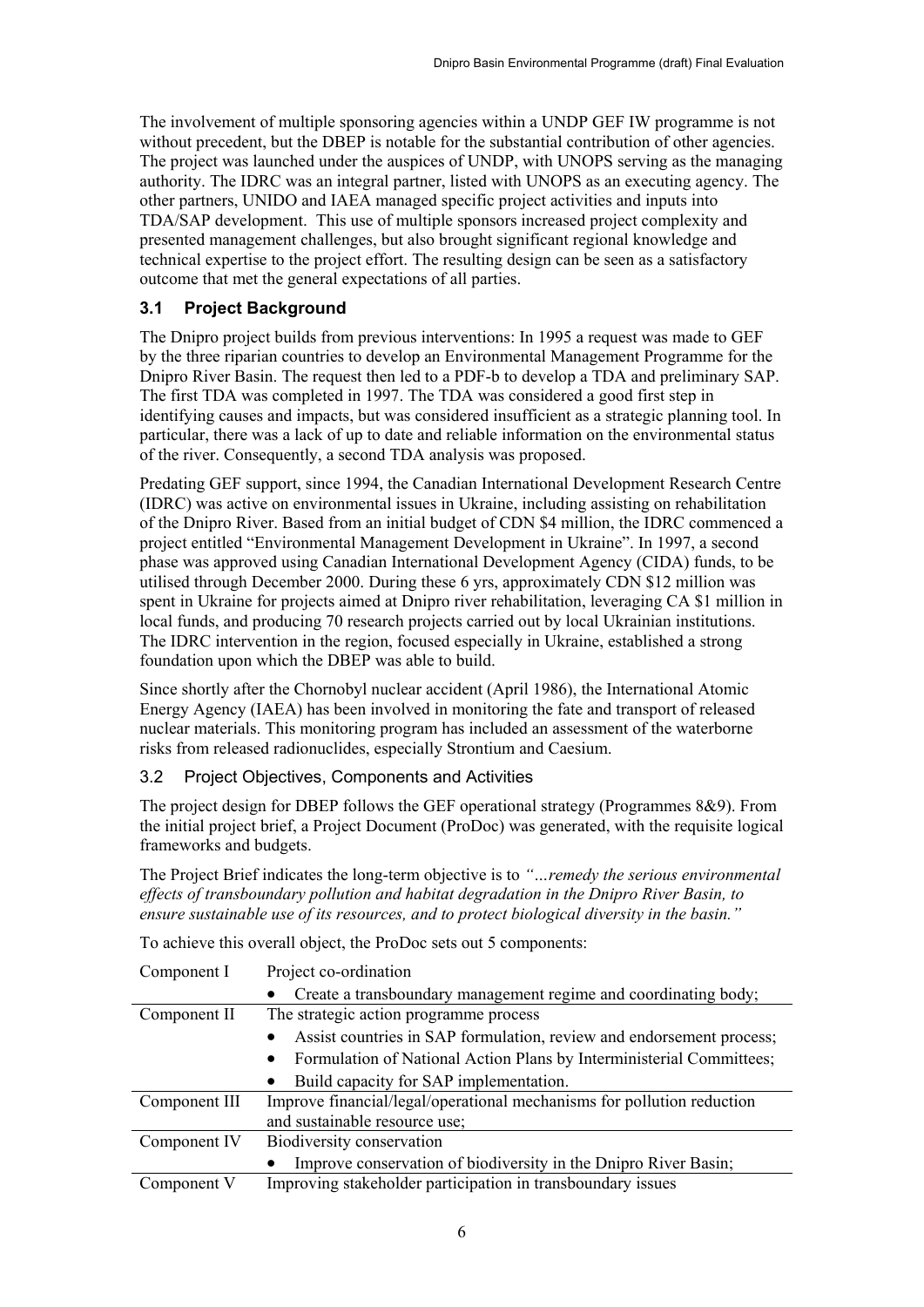• Enhance communication among stakeholders and encourage public awareness and involvement in addressing the problems of the Dnipro Basin.

#### <span id="page-9-0"></span>3.2.1 Component I Project Coordination

The ProDoc indicated several project steering and management bodies should be formed, including a Steering Committee, Joint Management Committee (JMC), National Management Committees (NMCs) and a Project Management Unit (PMU). The ProDoc identified six Regional Thematic Centres to be created, that would take responsibility for coordinating the work of International Working Groups and provide input into the TDA / SAP development process. A Dnipro Basin Council was included, to provide a wider forum for discussion with stakeholders, including local officials and NGO's.

The ProDoc established specific assignments for the PMU and delineated the responsibilities of each of the partner agencies: IDRC, UNIDO and IAEA.

The management coordination structures set for the DBEP are consistent with GEF / IW practices and generally appropriate for the project. It is important to recognise that the ProDoc was subject to extensive negotiations between the parties. The resulting compromise document was vague in some instances (TDA/SAP development), and included some overlapping of responsibilities (hot spot development; harmonisation with EU norms & standards).

## <span id="page-9-1"></span>3.2.2 Component II, The TDA, the SAP and the NAPs

The ProDoc provided general information on the expected delivery of a Transboundary Diagnostic Analysis and Strategic Action Plan for the Dnipro basin. The ProDoc quoted from the GEF 1996 Operational Strategy and presented in outline form what GEF expected the TDA and SAP to contain.

*"The TDA uses the best available verified scientific information. It examines the state of the environment, the root causes for its degradation and the needs for remedial and preventative actions, including capacity building. It focuses on the transboundary issues without ignoring national concerns and priorities. It identifies information gaps, policy distortions and institutional deficiencies. The analysis should be cross-sectoral and examine national economic development plans, civil society (including private sector) awareness and participation, the regulatory and institutional framework and sectoral economic policies."*

The TDA development effort included three supporting activities: evaluate existing monitoring capacity and transboundary monitoring requirements; hold experts meetings; and identify hotspots.

The SAP was also generally described, stating it should *"…establish clear priorities for action to resolve the priority problems identified in the TDA. The SAP should carefully discern the priority transboundary issues. The concerns should be matched with proposed sectoral interventions (policy changes, regulatory reform, investment requirements, capacity building, public awareness development, stakeholder participation). The interventions should incorporate preventative and remedial actions…".*

The SAP approval process was expected to include a Ministerial Conference where the SAP would be endorsed. Also, National Action Plans were to be established by the three riparian states to describe the steps that each would take to meet their SAP obligations.

The DBEP Mid Term Evaluation identified a lack of specificity in the ProDoc description of TDA, SAP and NAP activities, pointing out that no instructions were provided as to how the tasks should be carried out, and what models should be emulated. This matter was explored with project developers and implementers during the final evaluation mission. The lack of specific guidance in the ProDoc on TDA/SAP development created some initial difficulties for the project team, who had no previous TDA/SAP experience. It should be noted that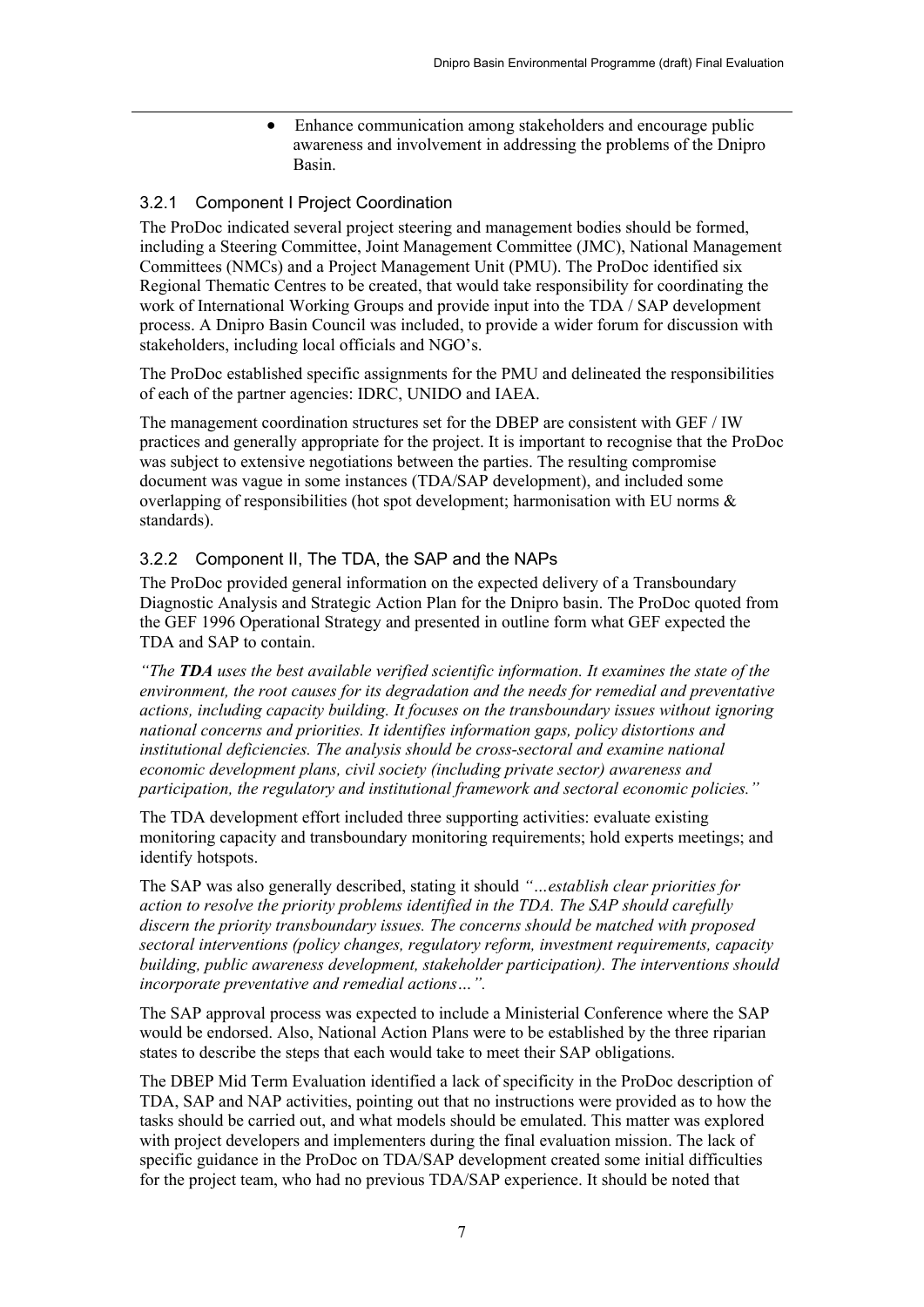guidance for TDA / SAP development has been evolving, and the Dnipro project commenced when a "manual" was not available. Recent developments, including an IWLearn TDA/SAP module, should ensure a more robust elaboration of TDA/SAP implementation steps in future GEF IW projects.

#### <span id="page-10-0"></span>3.2.3 Component III Facilitating Investment in Reducing Transboundary Pollution

The component includes two aspects: to develop a priority investment portfolio and an assessment of available mechanisms to reduce pollution resulting from intensive animal husbandry. Both activities can be considered within the scope of TDA / SAP development.

#### <span id="page-10-1"></span>3.2.4 Component IV Biodiversity Conservation

The objectives were to assess national / regional programmes for priority area protection and ecosystems status and to identify biodiversity hotspots. The legal context for biodiversity protection was to be covered, as well as consideration of forestry, fisheries and the impact of agricultural practices, including nonpoint sources. The effort was designed to feed into development of the TDA & SAP.

#### <span id="page-10-2"></span>3.2.5 Component V Improving Stakeholder Participation in Transboundary Issues

The component focuses on awareness raising, through consultations and information dissemination. Included were activities such as a small grants programme for NGOs and the production and dissemination of TDA/SAP information to the public. The component included expectations for a socio-economic study, to feed into TDA / SAP development.

#### <span id="page-10-3"></span>3.3 Risks

<u>.</u>

The project brief and ProDoc highlight risks, classified in the ProDoc as Political Risks, Operational Risks, and Economic Risks. **Political Risks** were largely associated with frequent government change and shifts in policy amongst the Dnipro riparian countries. However, the ProDoc notes that "….there have been important advances in environmental policy development and implementation and large changes in direction have not been characteristic of successive regimes.", and concludes a complete rejection of the SAP is unlikely, but that there is a significant risk in delays of approval. **Operational risks** mostly related to sustainability of technical institutes and the quality of staff. **Economic risks** concerned the commitment of the countries to finance national investments, and regional institutional mechanisms.

The risks identified in the ProDoc are reasonable and in hindsight proved accurate.

- Delays have indeed occurred but the SAP approval process continues.<sup>[3](#page-10-4)</sup> The project developers were aware of the rapidly changing political, social and economic conditions in the region, but could not have foreseen the government upheavals in Ukraine, or the reshuffling of responsibilities for water resource protection in Russia.
- Operational risks have been an issue, with varying capacities amongst the involved institutes and experts.
- Economic risks remain, with financing SAP agreements a significant issue, contributing to the delays in SAP approval in Russia and Belarus.

In the 2002 Annual Project Review, the DBEP project manager expressed serious concern about project progress, indicating a high risk that the governments "will **not** support the necessary international agreements to give legal authority to the Dnipro Regional Council; will **not** formulate National Action Plans; will **not** support activities designed to improve biodiversity in the Dnipro Basin; and will **not** support efforts to encourage public awareness

<span id="page-10-4"></span><sup>&</sup>lt;sup>3</sup> At the time of the evaluation mission,. Ukraine and Belarus had approved the SAP at the Cabinet level, while Russia had indicated its intention to do so following additional financial impact reviews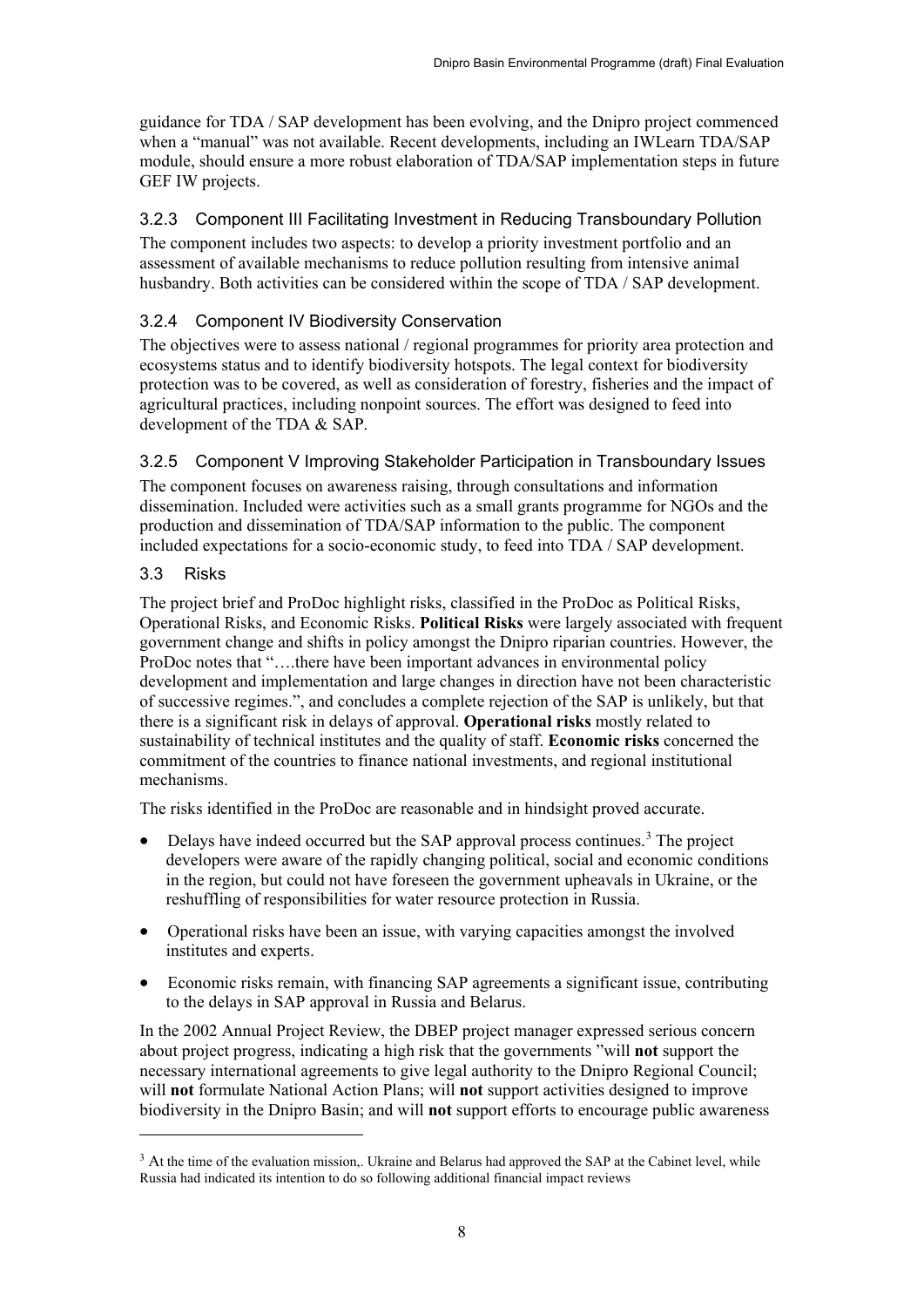and disseminate TDA/SAP recommendations in the region". While these comments may be viewed as overly-pessimistic, and not reflecting eventual accomplishments, it must be recognised that some of the risks remain. NAPs are still to be approved and implemented; activities to protect and improve biodiversity have been slow to launch; the Dnipro Basin Council is included in the SAP but final SAP approval awaits an okay from Russia; and while the DBEP was able to encourage public awareness and participation, it is not clear that the countries will continue these efforts absent external support.

Early on, it was apparent that a structural weakness in the DBEP design and formulation was the lack of a significant over-arching legal document from which the responsible ministers could derive their legal authority with confidence. This made for difficulties with respect to information exchange and interministerial coordination, as the ministers involved lacked the necessary mandates to take important actions – such as to endorse the SAP. The requisite government endorsement was finally achieved in May, 2003 with the three Environmental Ministers signing the "Kyiv Declaration on Cooperation in the Dnipro Basin" at the  $5<sup>th</sup>$  Pan-European meeting of European Environment Ministers in Kyiv.

## <span id="page-11-0"></span>**4 Project Implementation**

#### <span id="page-11-1"></span>4.1 Project Implementation

The DBEP was implemented in a highly satisfactory manner. From a process standpoint, all major outputs and deliverables were achieved, within budget, albeit slower than initially planned.

In terms of participation, there was an exceptional level of country buy-in and involvement amongst environmental and water resource ministry officials, research institutes and technical experts in the three beneficiary countries. Involvement at the oblast and local levels was also good, especially considering the traditional central-government focus of the countries involved. High marks can be given for the participation of the NGO community, through forums and grants. In common with most environmental research and regulatory capacity building projects, the DBEP was less successful in achieving consistent and positive involvement from other government ministries (finance, agriculture, economic development, transportation) and private sector / industrial interests.

## <span id="page-11-2"></span>4.2 UNDP and UNOPS

Management arrangements established for the DBEP were initially problematic but in time got favourably resolved. The UNDP contracted the UN Office of Project Services (UNOPS) for project administration, with policy issues handled by the UNDP GEF IW Principal Technical Advisor in New York. The UNDP country offices played a financial role, providing invoicing and payment services for the regional thematic centres and local consultants.

During the evaluation mission, the UNDP Country Representatives and project coordinators were interviewed. The discussions brought up several important issues regarding the role of the county offices in UNDP multi-country projects. Compared to similar projects in the Danube and Black Sea, the level of country office participation for the DBEP was relatively high, as can be expected for projects without an impressed account, where there is a need to have the UNDP country offices dispense funds for local expert travels. In the case of Russia and Belarus, the level of coordination between the PMU and country offices was good, and needed assistance was given. In particular, the projects coordinator for UNDP in Moscow was very helpful in pushing for ministry approvals for the SAP and follow-on PDF-b process. The level of coordination in Ukraine was less successful, and included conflicts over official project registration responsibilities.

UNOPS and the UNDP /GEF principal technical advisor demonstrated flexibility and good management during the early stages of the project as the PMU was struggling to get a handle on the TDA/SAP process. UNOPS arranged for the PMU manager to travel to South Korea to attend a TDA/SAP development workshop for the UNDP / GEF Tumen programme, and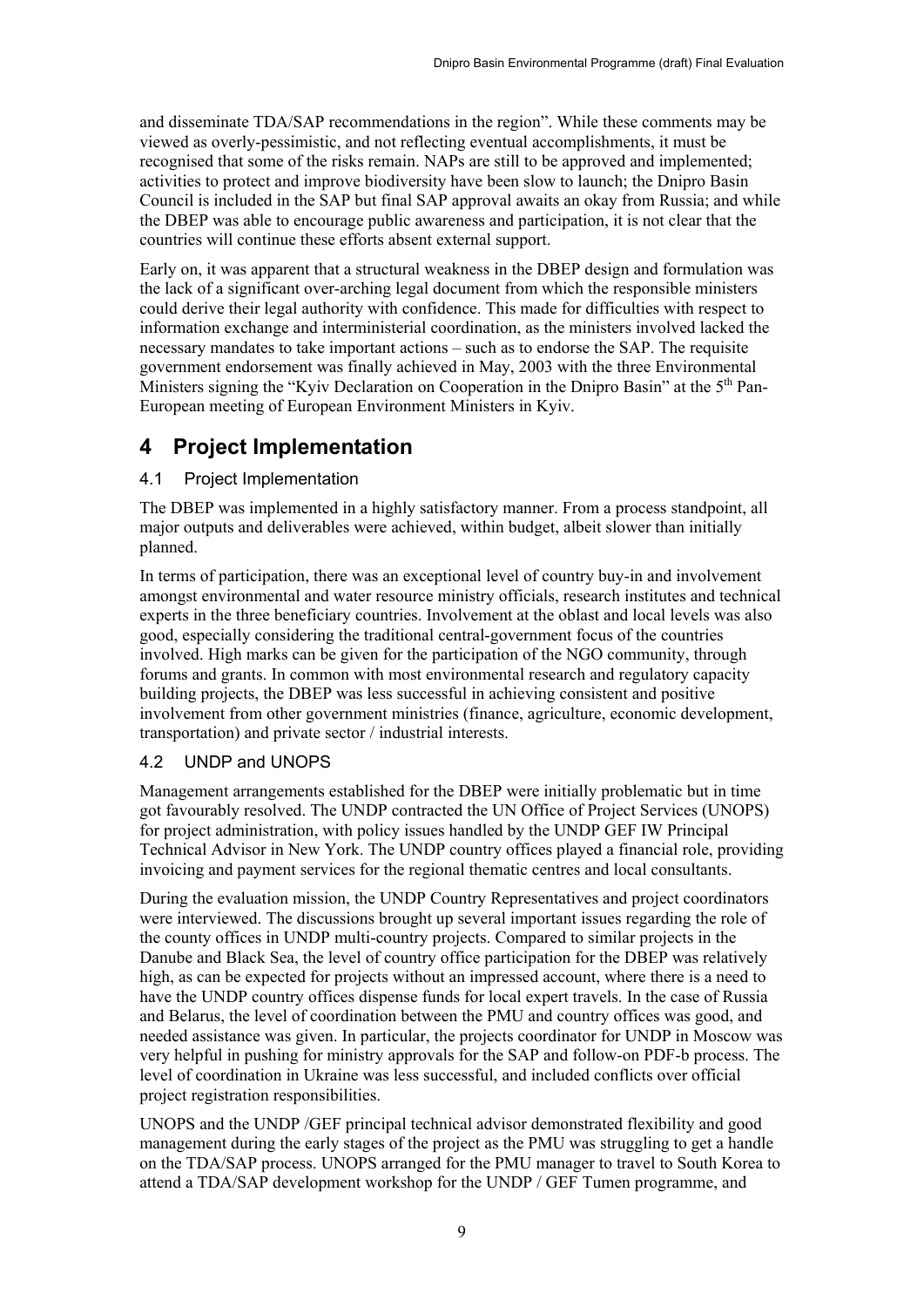arranged for Gunther Mau from the Tumen project to travel to Kyiv for discussions with the PMU management. Other experts were also brought through Kyiv to provide TDA/SAP development expertise. This external assistance proved very helpful in setting the stage for a successful TDA/SAP development process.

A major source of frustration for the PMU, and for project managers at UNOPS, was the continuing 'teething problems' related to transition to the Atlas asset management system, jointly introduced by UNDP and UNOPS in January 2004. The project went through months where it was impossible to obtain from UNOPS an accurate assessment of project expenditures. The system also proved inflexible with respect to small expenditures. The DBEP did not operate with an impressed account, so all decisions involving financial expenditure required UNOPS pre-approval.

The PMU managers were able to marshal their resources to work within the initial budget allocation, even as the operations were extended for two years. Limited international consultant involvement helped. In particular, UNIDO was able to return back to UNOPS a bit more than 10% of its US \$1.2 million allocation, which was used to bolster the PMU budget in 2004/2005.

## <span id="page-12-0"></span>4.3 IDRC, UNIDO, & IAEA

Negotiations on the ProDoc led to a division of responsibilities between the partnering agencies. Each agency had a separate subcontract with UNOPS for its portion of the US \$7 million GEF appropriation, and was responsible for its consulting arrangements and project deliverables. Overall project coordination was provided by UNOPS acting as executing agency on behalf of UNDP.

The IDRC was co-listed along with UNOPS as an executing agent. IDRC took responsibility for setting up and managing the regional thematic centres and expert groups, and establishing the Dnipro Basin Council, the NGO forums and small grants program. IDRC also had specific TDA/SAP input responsibilities, such for the biodiversity assessment, and consideration of economic instruments for the improvement of wastewater treatment in the region. IDRC responsibilities developed naturally from their pre-existing activities and experience in Ukraine, including a network of contacts in water management and environmental protection. IDRC continued to work from its offices in Kyiv, which proved an ideal location also for the PMU office, and in time for a local project coordinator from UNIDO.

The UNIDO roles largely fit their industrial management expertise, with assignments for hot spot identification; development of the priority investment portfolio (PIP); a study on animal husbandry; a review of environmental legislation and other regulatory and policy studies. UNIDO outsourced most work, both to local and international experts. The large Canadian consultancy SNC-Lavalin led the industrial hotspots assessment, PIP development and animal husbandry review.

IAEA reviewed the management of nuclear facilities & disposal sites and recommended reforms for the SAP. The IAEA has closely monitored the region in the aftermath of the Chornobyl nuclear reactor accident. They were well positioned to provide data and recommendations with respect to nuclear fallout and waste risks.

The involvement of several agencies brought a wealth of knowledge and experience to the Dnipro project, and allowed the project to build from an established base of Ministry and research institute contacts, especially in Ukraine. It also created a significant project management challenge, and greatly constrained the PMU, which had no direct authority over many project deliverables and limited flexibility to revise the project implementation plan based on changing circumstances. The need to negotiate multi-agency responsibilities meant initial delays in project development. The overlapping division of tasks created some redundancies, and caused confusion amongst stakeholders. It is a testament to the capabilities of the persons involved – at the PMU, and amongst the partner agencies that the arrangement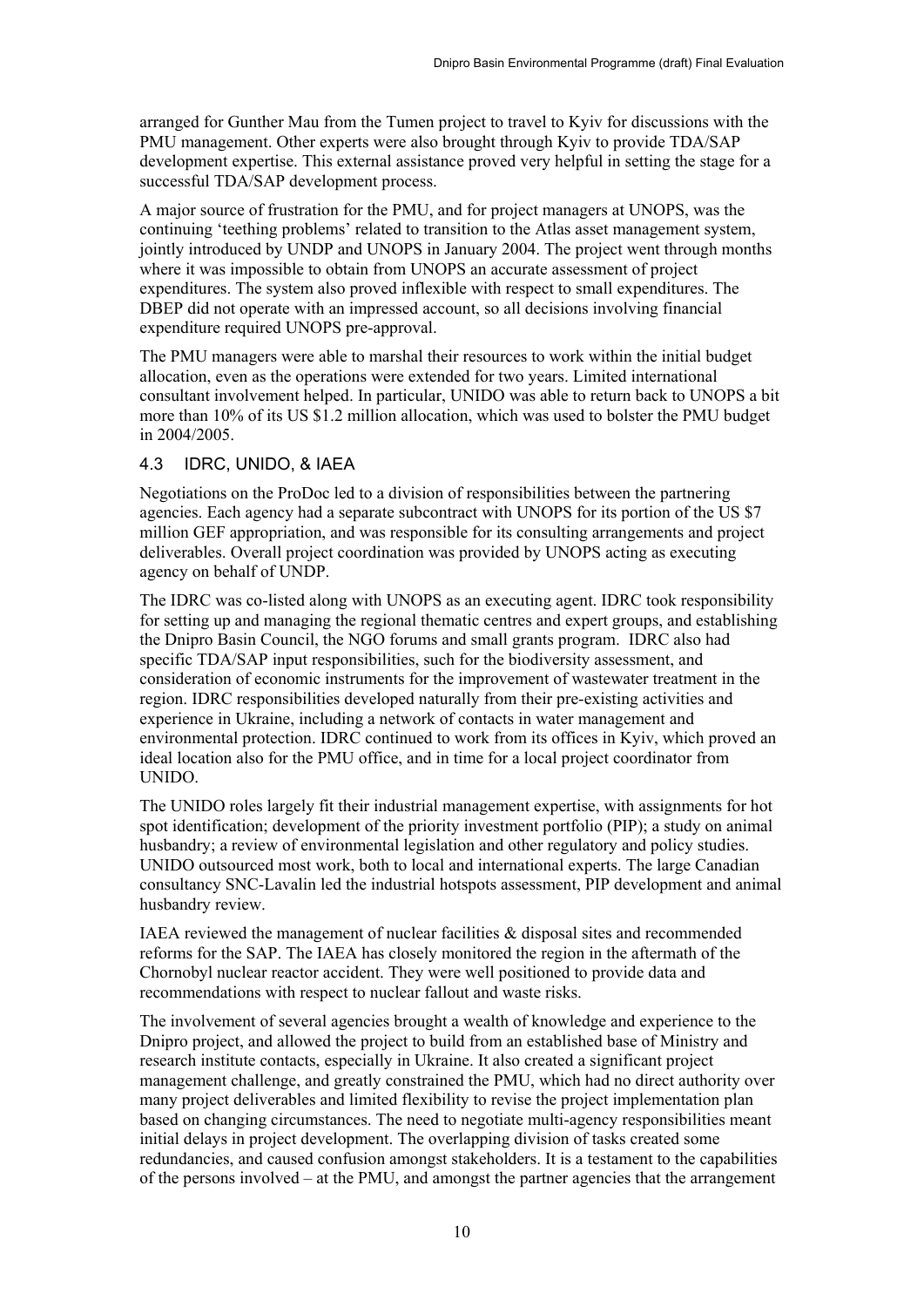was made to work and objectives were achieved. Physical proximity, with key personnel from the several agencies working together in Kyiv was a key success factor.

#### <span id="page-13-0"></span>4.4 Component I Project Coordination

#### <span id="page-13-1"></span>4.4.1 Project Management

The PMU was put together in late 2000, with the Project Manager arriving in September. In time the PMU staffing grew to include a Deputy / Technical Expert, NGO / Public Awareness Coordinator and Administrative Assistant. The PMU shared resources and office facilities with the IDRC.

Preliminary national meetings for the DBEP were held in December, 2000 in Belarus and January 2001, in Ukraine. The Inception workshop took place in March, 2001, and the  $1<sup>st</sup>$ Joint Management Committee (JMC) meeting occurred in April, 2001, as did the 1<sup>st</sup> Russian national management committee meeting. By May 2001, the management structure for the project was essentially in place.

The JMC and Project Steering Committees were developed as required under the ProDoc, however they did not really function as intended –the JMC to be more frequently convened, at a lower political level, and the SC providing overall senior level coordination. In fact, most national representatives were the same for the two committees and their responsibilities overlapped.

#### <span id="page-13-2"></span>4.4.2 Working Groups and Regional Thematic Centres

The Project was designed to include 6 Regional Thematic Centres (RTCs) coordinating specified sets of project activities carried out through international working groups (IWGs). The RTCs were to serve as the focal points for regional training, capacity building, information exchange and TDA/SAP development. Two RTCs were apportioned to each country, decided through negotiations amongst the Chairmen of the National Project Committees. In some cases, the potential lead agencies had been previously identified through their work with the IDRC, and their known competence in the subject area. The IDRC was responsible for coordinating the activities of the RTCs.

Regional Thematic Centres by country:

<u>.</u>

- Belarus Cleaner Production; Pollution Prevention and Control.
- Russia Biodiversity; Legal, Regulatory and Economic Issues.
- Ukraine Pollution Monitoring; Information Management.

The country division of thematic centres was completed in April, 2001, with all RTCs identified, and TORs agreed to at a June 2001, meeting in Kharkiv, Ukraine. Work plans for the six RTCs were developed by September, and the first international work group (IWG) meetings were held by October.

The intent with the RTCs was to create regional centres of excellence. This was not realised, as the RTCs served mostly as national entities, gathering information between IWG experts in the three countries.

The GEF / IW experience with Regional Activity Centres / Regional Thematic Centres yields two recent examples from Central / Eastern Europe: the Black Sea Environment Programme (BSEP) and DBEP. As an assignment for the GEF IW Caspian Sea Environment Programme, Laurence Mee of Plymouth University, UK recently reviewed the performance of BSEP regional activity centres  $(RACs)^4$  $(RACs)^4$  and offered a list of reasons for their limited success. The reasons parallel the Dnipro RTC experience, albeit with important differences. The Dnipro

<span id="page-13-3"></span><sup>4</sup> Caspian Sea Environmental Programme: The Regional Advisory Groups revisited, 2005 Laurence Mee, University of Plymouth UK.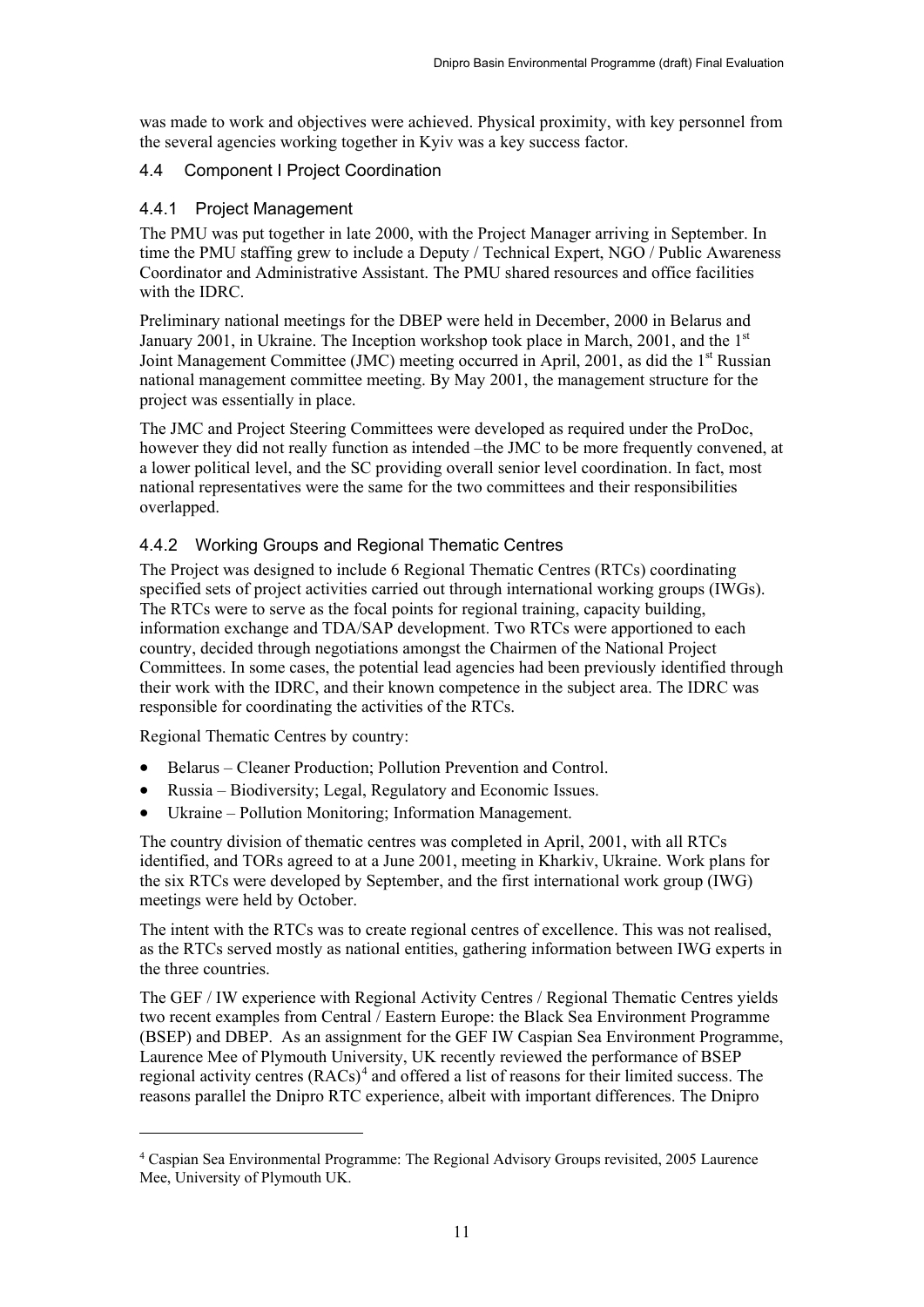RTC effort, while problematic, has demonstrated a higher degree of success, mostly because of the reduced number of countries to coordinate (3 rather than 6), a common language base, and similar regulatory and monitoring structures (legacy of the Soviet era). Nevertheless, the following shortcomings to the RTC format should be considered:

- Some of the institutions selected were not key national or regional centres of excellence and their staff lack necessary skills and professional stature.
- National governmental financial support was insufficient for establishing real centres of excellence, and in some cases GEF / IW support may have led to reduced national funding to the RTCs, as the international support enabled ministries to use their limited budgets elsewhere.
- RTCs were thwarted in their efforts to play a regional role by IWG colleagues, and other research institutes, who had a vested interest to limit their encroachment, and especially to limit their access to national data and information.
- National political support for the RTCs was in some cases dependent on key senior elected officials, which called into question RTC sustainability in light of frequent governmental changes.

During the evaluation mission, the work on biodiversity issues was cited as an example of effective coordination between the three countries. In this case the assigned Working Group was composed of high calibre experts who were able to drive the process, with the RTC in a subordinate, coordinating role.

For the planned GEF / IW follow-on project on the Dnipro, and as the three countries consider the structures for a Dnipro Commission, serious consideration should be given to dispensing with the RTC format, and utilising a working group format with rotating chairmanships. Such a system has worked successfully for other GEF IW projects, for instance in the Danube Regional Project.

#### <span id="page-14-0"></span>4.4.3 Dnipro Regional Council and a Dnipro Basin Convention

The project included setting up the Dnipro Regional Council (DRC), to include participation from oblast level representatives, as well as persons from other relevant state ministries, NGOs, research institutes and the private sector. The DRC presented an opportunity to bring in a wider audience into the review and decision making process for TDA / SAP development. As indicated in the elaboration of activities to be carried out by IDRC, the Council would "serve as a forum to bring together results of work conducted by the activity centres, thematic working groups, and other GEF activities and issues raised by various forums organised through GEF… providing input and advice into the development of the SAP and NAPs". According to the ProDoc, the goal should be to establish a basin wide structure that could evolve into a permanent Dnipro Commission, providing "future basinwide management of the Dnipro".

The creation of the Council took time. At the October 2002 JMC meeting the IDRC received approval to form the Dnipro Regional Council, and contracted with the Water Resources Research Institute in Kharkiv (RTC – pollution monitoring) to coordinate the effort. The 1st of two Council meetings was held in Kyiv, June 2003. The 2<sup>nd</sup> meeting was held in Minsk. December 2003. There was to be a follow up  $(3<sup>rd</sup>)$  DRC meeting scheduled for May, 2004 which did not occur.

For the two Council meetings, the level of involvement from environmental ministries, research institutes and NGOs was generally strong, with the level of participation from Oblast level officials, other Ministries and the private sector generally weak. There was initial resistance from some environmental ministry officials to participate in the DRC meetings, and general confusion over its purpose, intended outcomes and audience. Should it be a decisionmaking body or a public forum for taking comment on government strategies for basin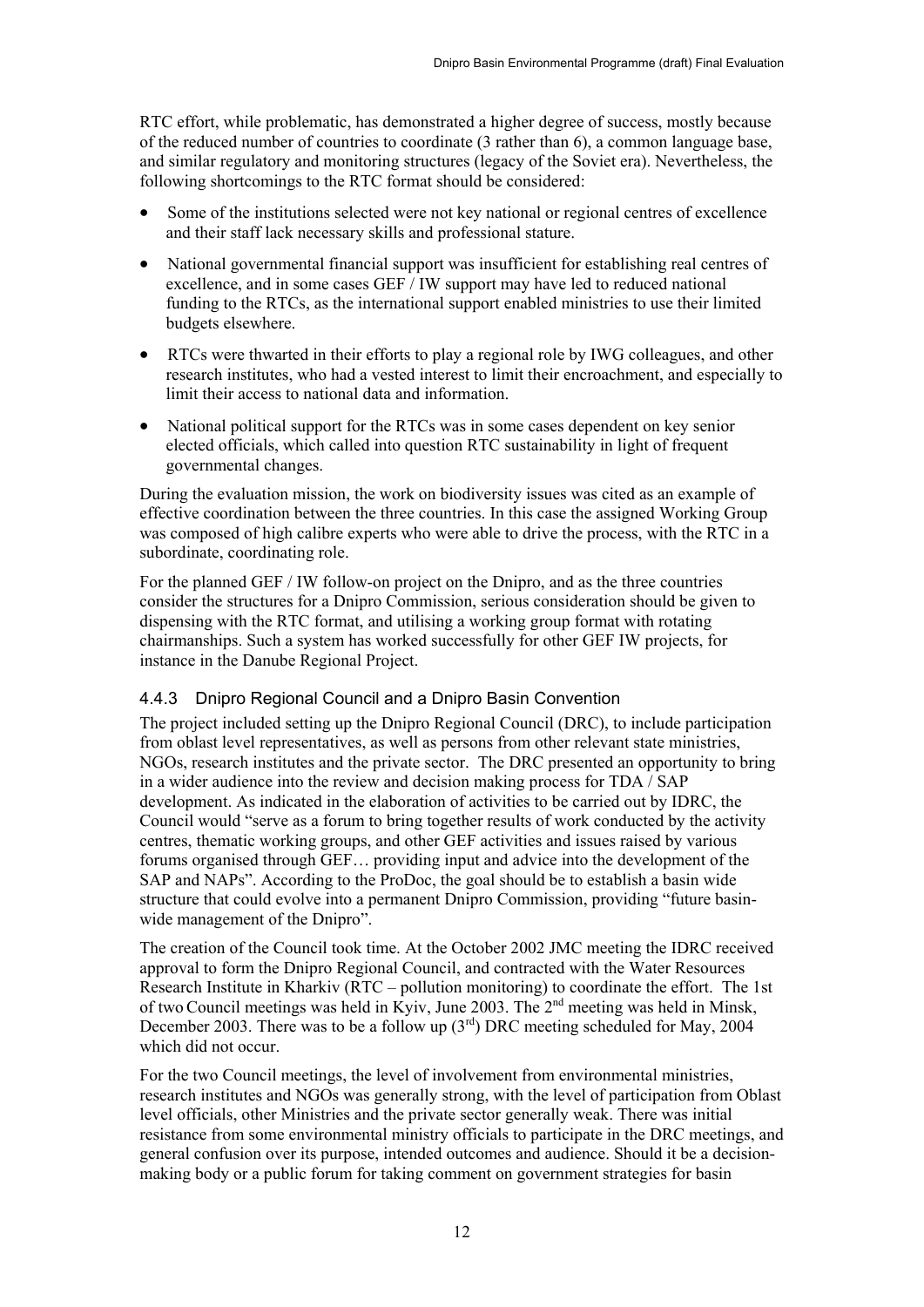management? The agenda's for both meetings indicate that the purpose served was information exchange on TDA/SAP development.

The ProDoc mentions that the Council's future activities should be set out in the SAP. The agreed-upon SAP merely indicates that over the medium term (5-10 years) a Council should be established and meet regularly. At this point there are no provisions for the Council to meet again until the SAP is approved and the Council reconstituted, or until a GEF IW follow-on project provides additional funding.

The DRC experience has been positive. The two meetings were useful public forums, bringing together government officials and civil society representatives to discuss Dnipro basin issues, with a resulting greater appreciation of each other's views and competence. The DRC has not been a decision making body, and is unlikely to be viewed by the three countries as the proper foundation for the Dnipro Basin Commission. Nevertheless, future basin management efforts, through GEF IW and through a Dnipro Basin Commission, should retain this public forum approach, to include periodic public meetings with private sector interests, NGOs and local officials. In addition, it will be important for the future Commission to include external stakeholder representation.

#### **Dnipro Convention**

Ukraine, Belarus and Russia have signalled their support for a Dnipro Basin Convention, and interest to establish a Commission to implement the Convention and its protocols. These intentions are enshrined in the SAP as well as the Kyiv Declaration on Cooperation in the Dnipro Basin, signed during the 5<sup>th</sup> Pan-European meeting of European Environment Ministers in Kyiv (May 2003). The Kyiv declaration signalled a "readiness" to prepare an international agreement to serve as the main organisational mechanism for ensuring "stable international cooperation" among the Dnipro Basin countries, and to define "general principles, goals, objectives and commitments of the signatories in the sphere of Dnipro basin environmental rehabilitation". The planned follow-on GEF project can be instrumental in assisting the three countries to establish the Convention and Commission.

#### <span id="page-15-0"></span>4.5 Component II The Strategic Action Programme Process

#### <span id="page-15-1"></span>4.5.1 Monitoring Capacity

The DBEP included several activities for assessing and improving monitoring capacity amongst the Dnipro countries. Within the IDRC remit, and under the coordination of the Pollution Monitoring RTC (Kharkiv), and the information management RTC (Ukraine, meteorological inst) initial assessments were done to consider current water quality monitoring and data collection systems and to identify equipment needs. An initial meeting on Monitoring Capacities was held in Kharkiv, leading to a strategy for transboundary monitoring, including equipment lists. The National Management Committees then approved the strategy. The resulting information was used to develop the Transboundary Water Monitoring Programme (TMP) annexed to the SAP.

Approximately 10% of the project budget (US \$700,000) was set aside for equipment purchases. This included computer and copy machinery for the RTCs and lab equipment for water quality monitoring laboratories. During the evaluation mission, visits to the RTCs and several laboratories documented that the purchased equipment had been delivered and being used as intended.

It is important to note that some breakdowns occurred in the lab equipment procurement process. In particular, each country received a digital chemical analyser (approx. US \$100,000 each plus consumables), for designated water quality monitoring labs. In Belarus and Russia the customs process took several months and the machines were functioning at the time of the final evaluation. In Ukraine, the customs process took over a year and the analyser was still in its box awaiting start up.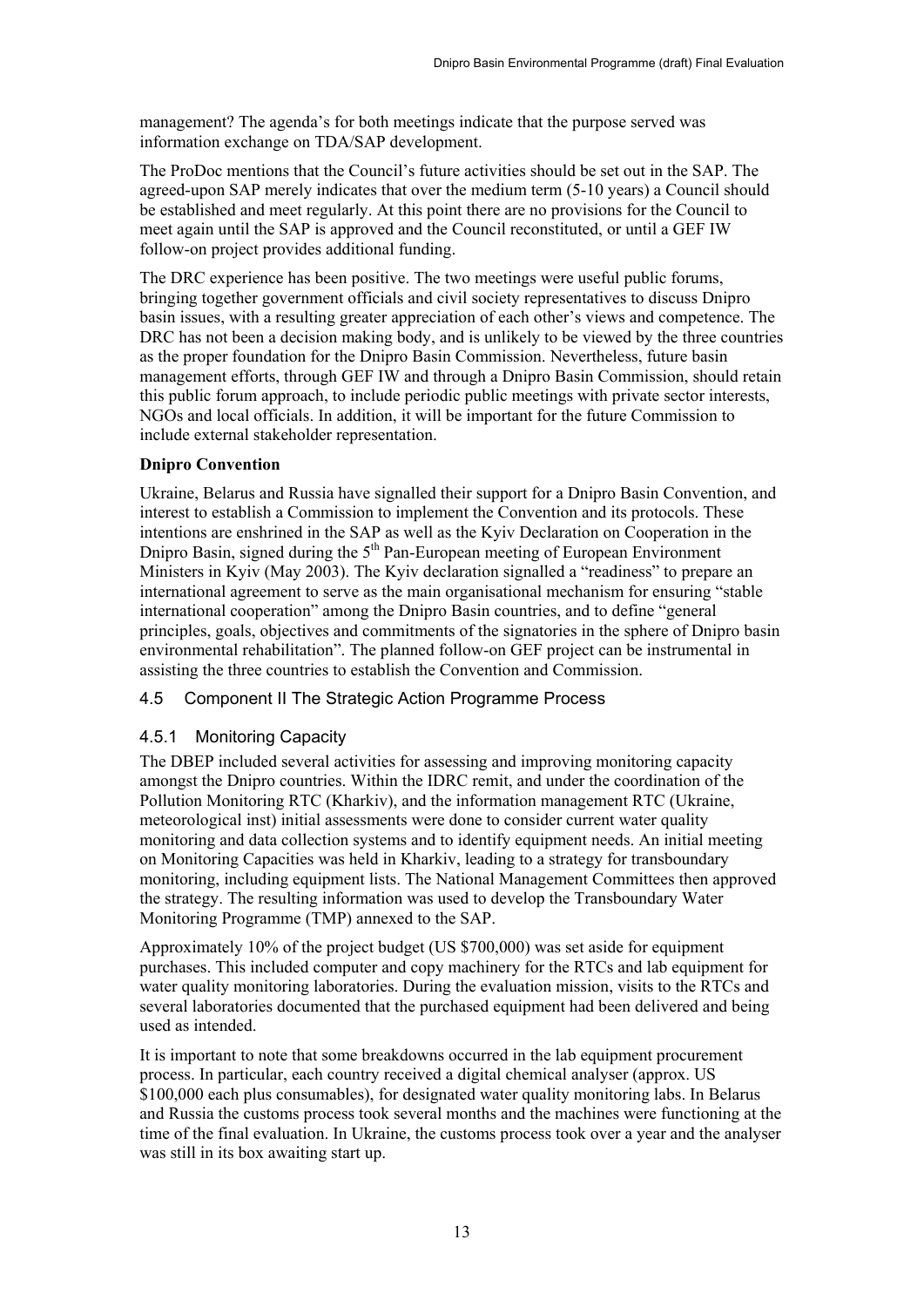In Belarus it was indicated that delays were because no arrangement was in place for tax-free transfer to government institutions. In Russia, the delays were apparently caused by the absence of detailed invoice descriptions. The long delay in Ukraine was blamed on project registration problems. In Ukraine the UNDP country office did not register the project at startup, which is required to bring in equipment without taxes and duties. Registration is typically the responsibility of the UNDP Country Office; however the roles are not so clear for multicountry GEF projects.

There are lessons to be learned here with respect to the need for improved coordination with UNDP Country Offices and closer attention paid to the equipment procurement process.

#### 4.5.2 The TDA

The TDA was developed between June 2001 and January 2003, by a team of regional experts, with the Thematic Centre on Pollution Monitoring (Kharkiv, Ukraine) playing a coordinating role, the PMU and IDRC jointly managing the process, and contributing assignments provided by various local experts and research centres under contract with IDRC, UNIDO and IAEA. External consultants included Laurence Mee & Martin Bloxham, Plymouth Univ. UK and Jan Barica (Canada).

The TDA development effort commenced in June 2001. Over two workshops in Russia and Ukraine in September / October 2001, the basic TDA concepts were introduced, a reporting structure was agreed to and assignments were allocated. The effort included three main activities: 1) expert meetings & regional workshops to discuss root causes; 2) identification of pollution hotspots; 3) drafting and finalising the TDA. A draft table of contents including 9 chapters and annexes was agreed to, with each regional thematic centre and team carrying out specific assignments and developing socio-economic studies. Teams were required to develop summaries of transboundary relationships of issues (cause/effect).

A second phase of the TDA process commenced in April 2002, following a status review of the effort. At this point, the PMU invited Laurence Mee and Martin Bloxham of Plymouth University (UK) to prepare materials for presentation at a May 2002 TDA progress review meeting in Kharkiv. Their presentation involved recommendations to revise the TDA using a modified Global International Waters Assessment (GIWA) methodology. After considerable discussion, agreement was reached to alter the TDA process, and modify the scoping exercise, to focus greater attention on causal links and transboundary impacts. A revised work plan was developed, providing an additional 6 months for completion of the TDA.

Four workshops were held in July 2002 to adapt previous work to the new format / layout. A final workshop in early August was held to complete the draft causal chain analyses for inclusion in the TDA. In October 2002 the draft TDA was presented at the Joint Management Committee (JMC) and a final draft was submitted in early 2003.

During the final evaluation mission, the pros and cons of the TDA mid course correction was discussed. Some TDA authors indicated they did not view the revisions to be significantly better than the original version. Some considered that the revised method forced very general consideration of some issues, and that critical national issues with transboundary consequences were lost. One participant mentioned that the logic of the prioritisation was convoluted and questioned the weighting of importance of the 12 identified transboundary issues based on the number of linkages to other issues.

Comments also focused on the practical aspects, and the role of a TDA. One viewpoint was that these should be working documents designed to set the stage for SAP development. They need not be perfect as long as they were understood and included the essential status and impact information. From this viewpoint, the additional half-year used to revise and complete the TDA could perhaps have been better spent moving forward on the SAP.

A contrary opinion, also process related, suggests that the delays were not significant and more than compensated by the opportunity to get the participants to consider water resources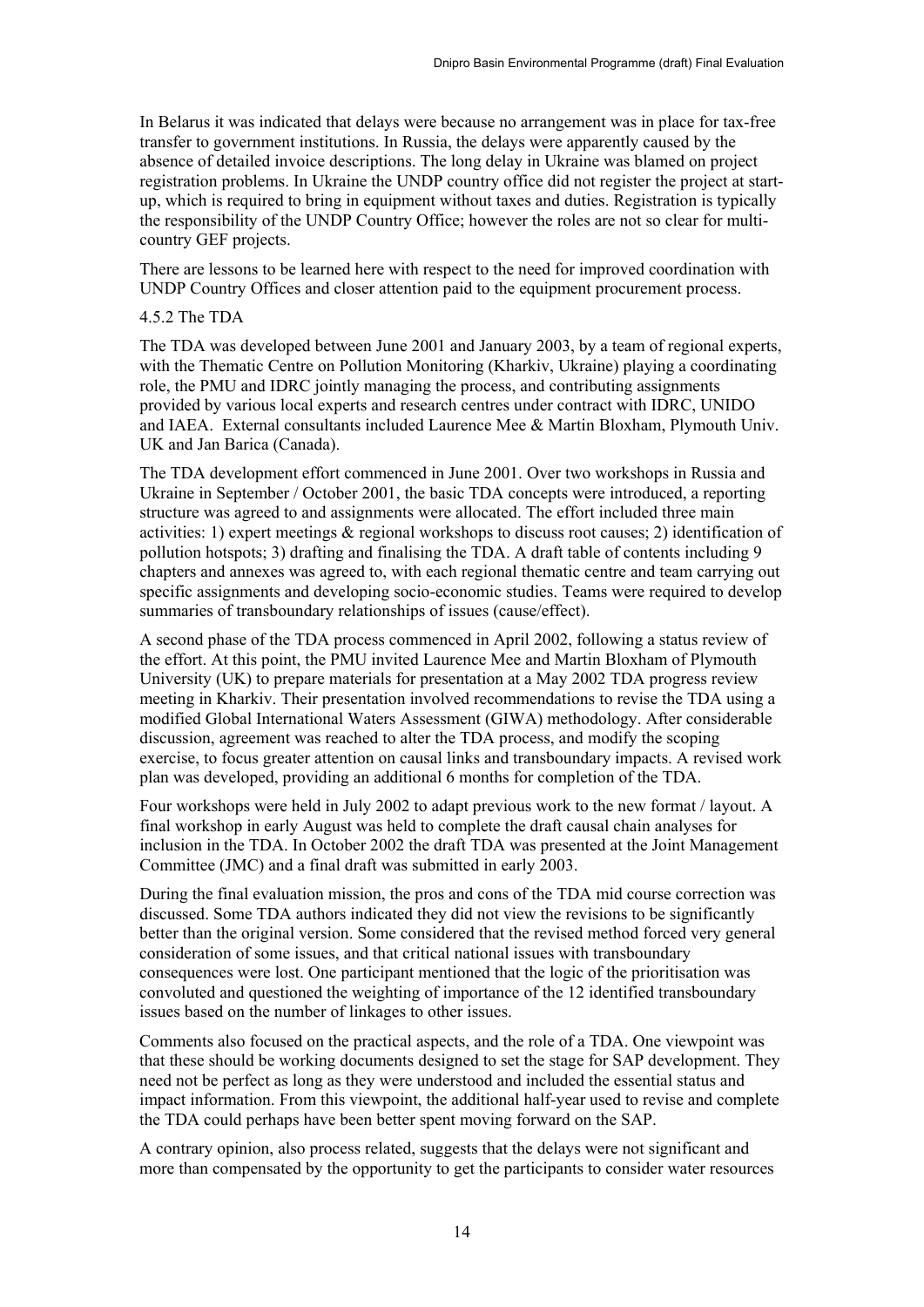issues on a larger, more systemic basis, to examine causal chains and transboundary impacts, and move beyond narrow national observations and analyses. The process pushed the experts to delve into the root causes of significant pollution problems, rather than just reporting their existence.

The TDA identified six high priority problem areas, and ranked them as priority A and B issues:

- Chemical pollution (Priority A)
- Radionuclide pollution (Priority A)
- Eutrophication (Priority A)
- Loss/modification of ecosystems or ecotones and decreased viability of stocks due to contamination and diseases (Priority A)
- Flooding events and elevated groundwater levels (Priority B)
- Modification of the hydrological regime (Priority B)

The Dnipro TDA constitutes a very good analysis of the status of the Dnipro basin biodiversity and water quality, and the causes and impacts of water quality impairments. It provided a solid scientific basis from which to establish a basin-wide strategic action plan. While it would have been useful to focus more attention on non-point / diffuse sources of pollution, and on groundwater quality in the basin, the identified high priorities are defensible and the background documentation is well conceived. The TDA effort enabled the participating experts and institutes to consider transboundary cause and effect relationships. The process enabled new applied research, for instance assessing fish species health across the basin for the first time. Through the TDA process, the countries were able to document the extent to which hydrological modification is affecting ecosystems health in the basin.

#### <span id="page-17-0"></span>4.5.2 The SAP and the NAPs

The **SAP** provides a series of expected actions by the three countries to reduce transboundary pollution, with general timetables and general costs calculated. SAP documentation includes a Priority Investment Portfolio, with 20 top priority investments (10 for Ukraine, 5 each for Belarus and Russia). The inclusion of the PIP as an annex to the strategic actions was agreed to by the three countries and constitutes a crucial link between the policy and capacity building objectives in the SAP, and the need to invest in the clean up of specific pollution hot spots.

The Strategic Action Plan development proceeded after TDA conclusion. The PMU managed the process, through the thematic centres and country teams. The SAP was drafted for country reviews and approvals by the end of 2003. Ukraine approved the SAP in early 2005, and in late May, Belarus did likewise, (with several caveats on financing). In June 2005 Russia signalled its intention to approve the SAP pending further financial review.

The SAP builds directly from the TDA findings, providing a set of six long term objectives, designed to address the six priority transboundary environmental issues set out in the TDA in a "stepwise" fashion. These Long Term Ecological Quality Objectives (LTEQOs) include:

- 1. Sustainable nature use and environmental protection in the Dnipro Basin
- 2. Environmental quality that is safe for human health.
- 3. Conservation of biological and landscape diversity

Each LTEQO sets out policy and institutional reform steps that are needed for their achievement. Activities and expected results are included under each step, with general timetables and approximate costs. The total estimated required investment for achievement of the long-term objectives is US \$1.7 billion over 15 years.

Several of the planned outcomes are interesting to note here.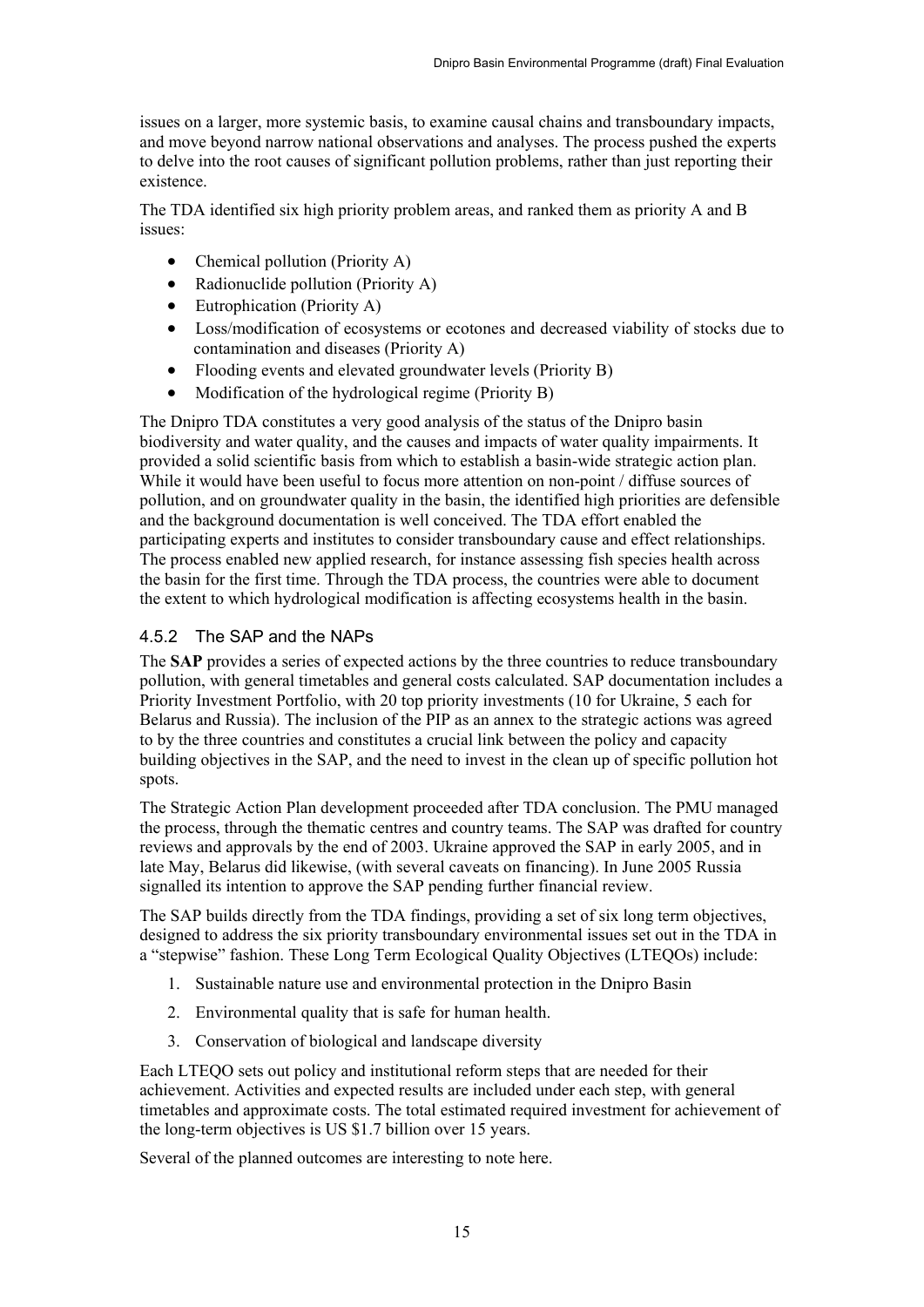- The states have agreed that in order to achieve sustainable nature use and environmental protection (LTEQO I), they should harmonise with EU environmental legislation (step 1.4).
- The countries have determined that in order to better conserve biological and landscape diversity (LTEQO III), 3.5 million hectares of low productivity agricultural lands should be withdrawn from use over the next 10-15 years and restored to original conditions as forests, meadows, steppes and wetlands. Both of these priorities suggest interesting opportunities for GEF assistance during the follow-on project.
- As part of the measures to safeguard human health, the legal actions to be taken include the introduction of "a systematic approach to pollution control and prevention in the industrial sector (integrated preventative approach), and to implement environmental management systems in combination with Best Available Techniques (BATs)"

The SAP development process would be considered highly successful, but for the fact that Russia has found it difficult to approve the document. The Russian hesitation has been attributed to financial considerations. Additional factors may be the limited importance of the Dnipro River to Russia, and institutional indecision due to the continuing reorganisation of the environmental management portfolio.

The SAP process was noteworthy in its "home-grown" development, relying on regional expertise, not international consultants. Second, the SAP was developed through a collaborative process, with ample opportunity for ministry officials to comment. Interestingly, minor criticism was received about the SAP process from management at UNIDO and IAEA, who felt they did not have sufficient opportunities to participate in the SAP formulation. Some issues recommended by IAEA for inclusion into the SAP, such as the remediation of uranium tailings ponds, did not end up as high priorities in the SAP. Nevertheless, both agencies support the final document.

All three of the Dnipro states have drafted **NAPs**, which are at various stages of approval. Ukraine has been implementing its pre-existing National Action Plan for the Dnipro Basin while a revised NAP, consistent with the new SAP moves through the approval process. Belarus has received Academy of Science approval for its draft NAP. Russia has a draft NAP that is on hold, pending Russia's further financial review and approval of the SAP.

#### <span id="page-18-0"></span>4.5.3 Build Capacity for SAP Implementation

The ProDoc sets out the expectation for assistance to the riparian countries to expand their capacities for monitoring and information exchange.

#### **Regional Environmental Data Base**

The regional thematic centres in each of the countries carried out a database development effort, with a combined database put together by the TC on Information Management (Ukraine). The combined system was reviewed during the final evaluation and appears to be appropriate to regional conditions. A key feature is its simplicity and ease of use. The PMU worked extensively with the TC to ensure that the database system was user friendly and simple to operate, without heavy pictures and tables that would clog slow Internet access systems.

The database has been well-received by the environmental protection agencies, especially in Ukraine, where the government has elected to model the database in other river basins, including the Dneister. The Ministry of Environment in Ukraine has submitted an environmental information law for consideration, which would stipulate a broad array of environmental information to be made available to the public.

The combined database includes information only up to 2002. The three countries agreed to the capping of the data at 2002, pending agreement on a Dnipro Basin convention. For the database to become a real management tool, it is important that "real time" data gets included.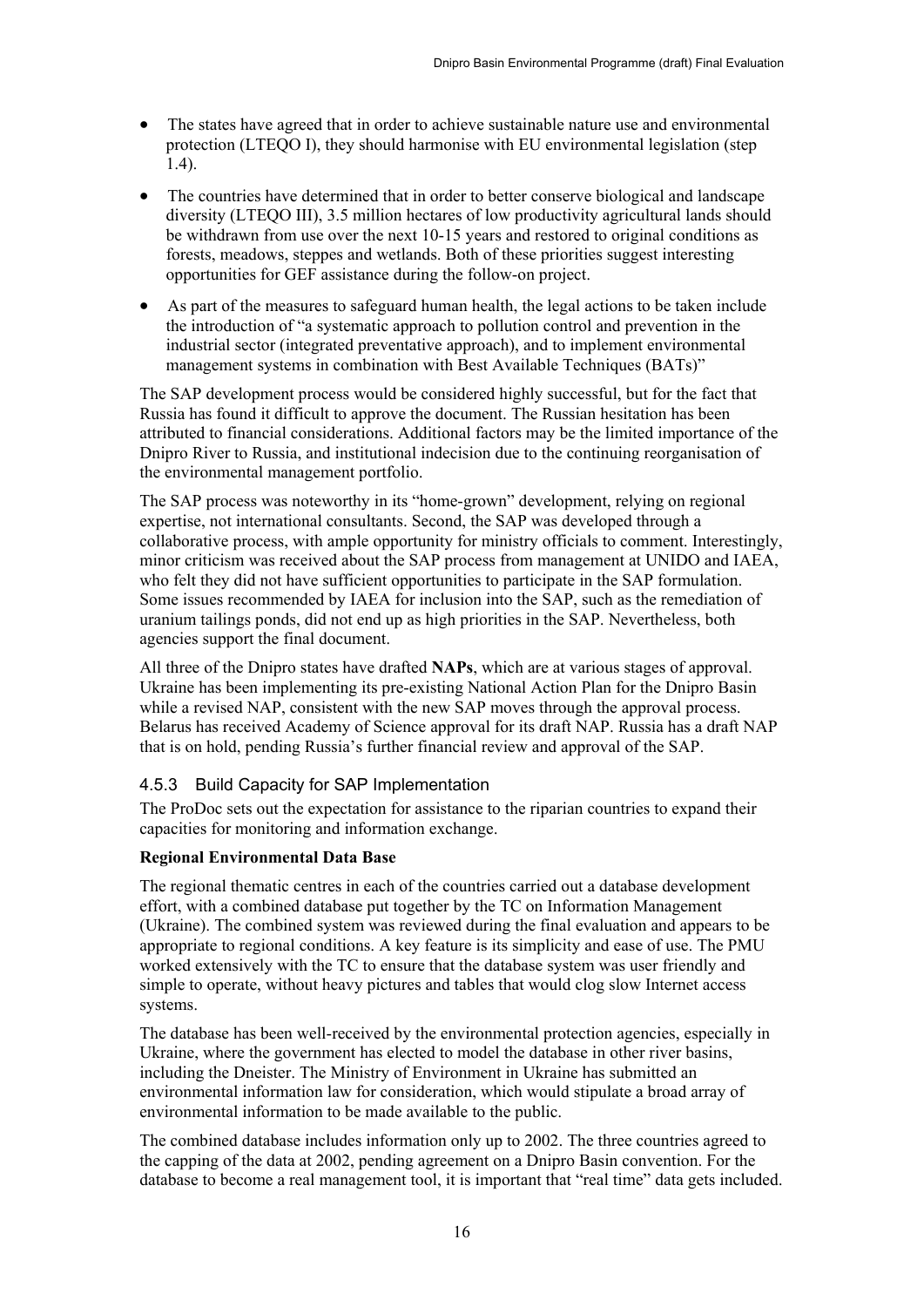An additional shortcoming is the fact that the database does not include hot spot data. It would be useful in the future for the database to include GIS-based data plotting hot spot discharges and ambient water quality data, to enable a clearer picture of the extent of impairment from significant point sources.

The database does not have a password protection system; so all persons have access to all information. It also does not provide options for country / ministry experts to provide direct data update. Rather, the information is submitted to the RTC via disk or Internet, and the RTC inputs the data. Future modifications should be considered to streamline the data entry system, allowing direct inputs from each national data centre.

There are no mechanisms in place for continued updating of the database after conclusion of the GEF project. The database is now in limbo, pending further GEF IW support, and/or the signing of additional agreements between the three countries.

#### **The State of the Dnipro Report**

The Project included development of a 'State of the Dnipro' Report. The Ukrainian Land Resource Monitoring Centre was contracted from IDRC to develop the SOE, with the contract signed in December 2002.

The ProDoc was unclear as to the particular uses for this document and its intended audience. It was merely stated that such a report should be developed "based on existing information, supplemented by new studies conducted within the Scope of the project". The PMU decided the State of the Dnipro Report should serve as a "benchmark" tool from which to measure and monitor future SAP implementation.

Developing a "State of the River Basin" report has specific implications in the Danube and Black Sea context, where it is agreed to meet the EU Water Framework Directive requirements for a 'State of the River Basin' report. For the Dnipro River, the agreement to harmonise with EU environmental norms suggests that a State of the Dnipro Basin report should be produced as a key output of the Dnipro Basin Commission, once established.

#### **The Expeditions**

The project supported two scientific expeditions to gather water quality data along the entire river system, focusing on the transboundary areas. The expectation was to use similar equipment and methodology across all 3 countries and also include seasonal data gathering. It was noted that initial disagreements had to be overcome regarding which institutions and research methods to use. Also, Russia was slow to get involved, and did not participate in the 1<sup>st</sup> research cruise.

The expeditions were successfully carried out, and provided essential information for the TDA development. In particular, the expeditions enabled a one-time snapshot of water quality conditions across the length of the basin. The basin countries should consider periodic followups (3-5 years) to provide trend data and look further into specific issues, such as benthic health and sediment contamination, and the impact of variable flows downstream of dammed reservoirs.

#### <span id="page-19-0"></span>4.6 Component III Facilitating Investment to Reduce Transboundary Pollution

This component was largely carried out under the responsibility of UNIDO, with the IAEA reporting on radionuclides hot spots.

#### <span id="page-19-1"></span>4.6.1 Industrial Hotspots

For the identification of hotspots and development of a portfolio of priority investments (PIP) UNIDO chose to utilise outside expertise through an RFP (request for proposal) process. SNC Lavalin emerging as the preferred supplier of consulting services. The SNC-led team, comprised mostly of persons from the DBEP IWGs reviewed various hot spot approaches, such as those carried out in the Danube, Baltic Sea and in South America using the GIWA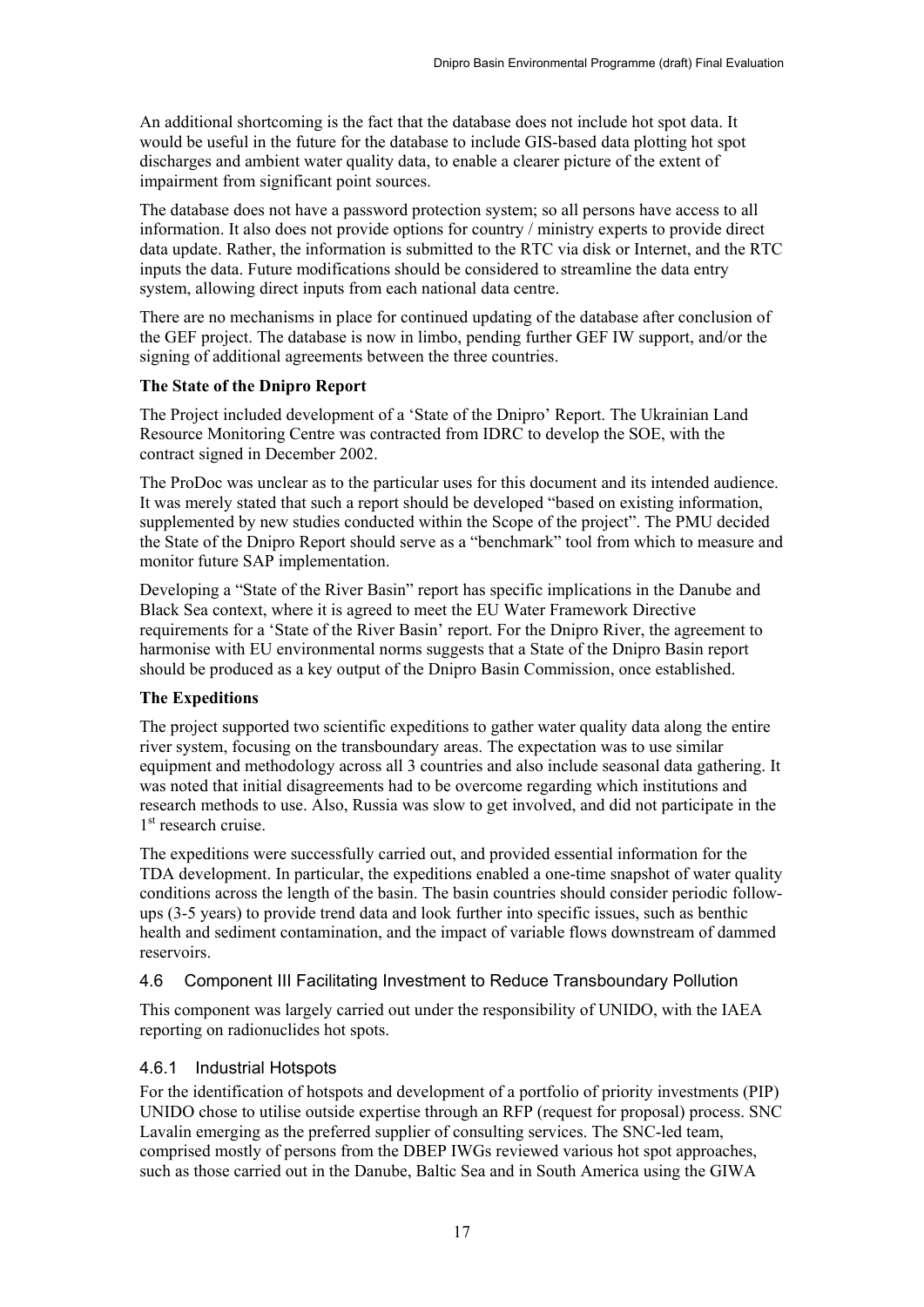framework. They were looking to find a pragmatic / practical approach. The SNC-led effort developed their own approach, agreed and commenced through workshops held in Kyiv and Kharkiv in May-June 2002.

The hotspot identification and prioritisation effort was highly successful both in identifying critical investment projects along the Dnipro and in developing a hot spot ID method that can and should be replicated in other projects. The hot spot prioritisation process was notable for its consideration of both qualitative and quantitative factors. The team developed a methodology to determine and rank dischargers based on the type and extent of discharges. The specific methodology and mathematical calculations were developed by one of the local team experts (from Russia). The methodology enabled a systematic ranking of hotspots based on objective criteria. An economic analysis was then done as a final step in the determination of the priority hotspots, to consider whether in addition to the severity of pollution, there was also a positive cost/benefit ratio to investing in abatement technologies. The method has been published now by UNIDO, and has received interest from other organisations working to identify and rank hot spots.

The qualitative / quantitative culling process reduced the priority hot spot list to 10 hotspots in Ukraine, and 5 each in Belarus and Russia that together comprise Dnipro River Basin Project Investment Portfolios (PIP). These are included in an appendix to the SAP. The investment portfolios provide an analysis of the discharge problem, together with remedies and their investment costs, set against the expected return on investment. All sites will require full feasibility studies prior to any further investment. Most are for improvements to the Vodokanals (WWTs) in addition to several industrial sites, as well as a stretch of intensive livestock production in Russia. Four of the projects were subjected to follow-up assessment: "Technical and Economic Assessment(s) of Environmental Mitigation Measures" for the: Kyiv and Smolensk Vodokanals, the Mozyrsky Refinery and the Zaporozhsky Aluminium plant.

One issue noted, is that SNC became aware late in the project that the World Bank had commissioned work on hotspots in the region, from a human health perspective. Better coordination might have enabled a transfer of information between these projects.

The project included a donor conference, (May 2004). The PIP's were presented at the conference, but no agreements were reached on funding any of the projects. The timing and use of donor conferences needs to be considered in future GEF IW projects. In this case, and in other projects (Danube, Black Sea, GloBallast) the utility of donor conferences can be questioned. Bringing a large number of donors and interested agencies together for a show and tell conference has not translated into project investments.

#### <span id="page-20-0"></span>4.6.2 Economic Instruments in Municipal and Industrial Pollution Control

The economic instruments component was managed through IDRC, and produced three pilot studies: two in Ukraine and 1 each in Russia and Belarus:

- Belarus: Salt production at the Open Joint Stock Company Mozyrsol
- Ukraine: Nizhyn Polluted Water and Municipal Treatment Facilities System
- Russia: Starodubsk Butter and Cheese plant, Briansk.

Each of the pilot studies included a training component, an environmental audit and final workshop to discuss results.

#### <span id="page-20-1"></span>4.6.3 Management of Waste from Intensive Livestock Production

SNC Lavalin carried out the assessment under the remit of UNIDO. The report was issued at the end of 2003. The effort included coordinating the work of national teams of experts in the three states. The intent was to provide input into the SAP process.

The assessment included a legislative review, a desk study of typical waste practices / mitigation measures, more detailed reviews of specific farms and the identification of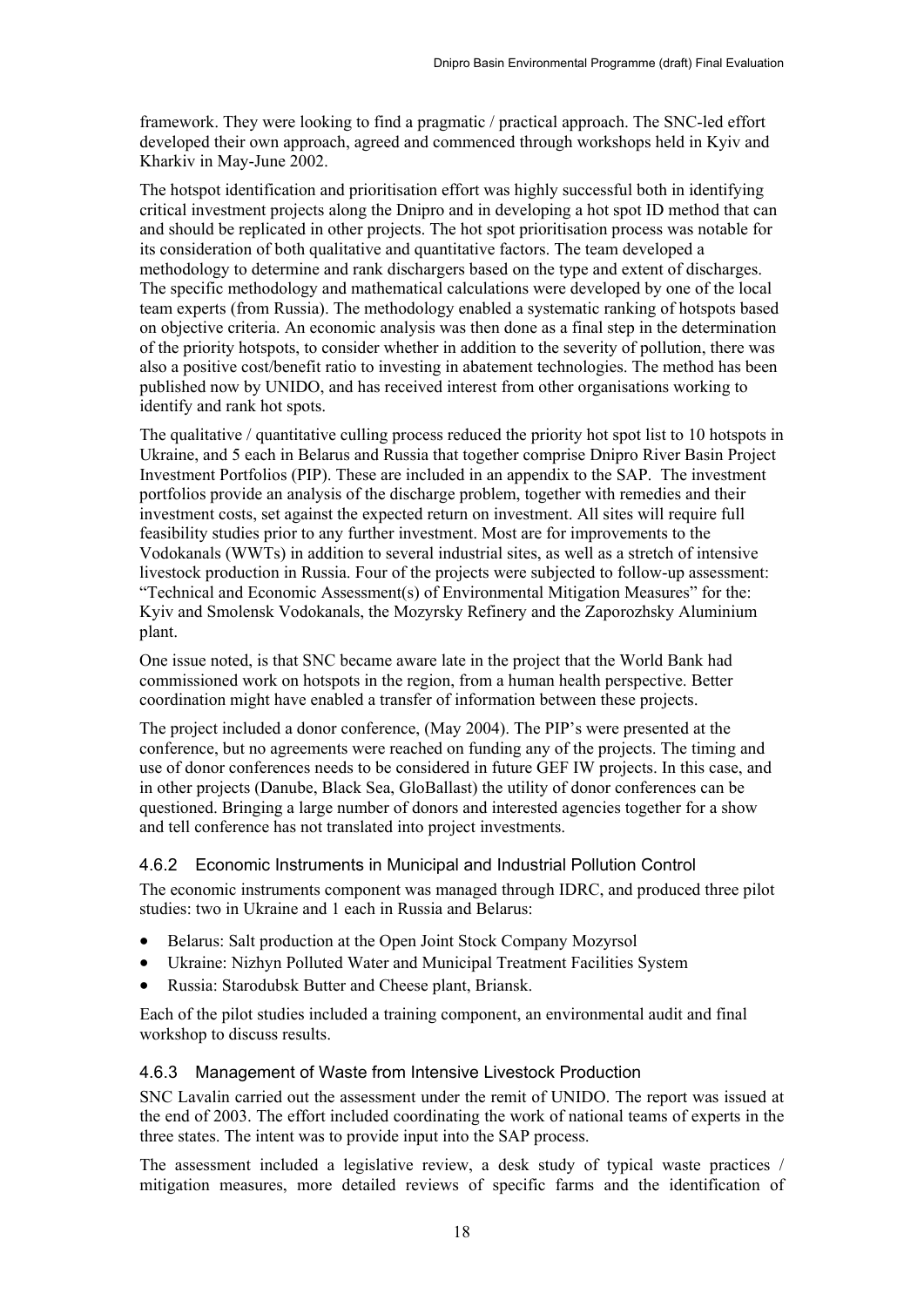problems and recommended solutions. The case studies included one large livestock operation in each of the 3 riparian countries. None of the three were included in the Priority Investment Portfolio. The report includes a useful checklist and methodology for livestock enterprise environmental audits.

An interesting set of statistics from the report are that during the 10 year economic transition period (1992 - 2002), livestock production fell by nearly two thirds in Ukraine and Russia and nearly half in Belarus. The general trend was an increase in livestock at individual farms, coupled with large reductions in industrial / collective enterprises. Yet manure usage during the period did not fall nearly as dramatically, due to "inefficient conversion ratios of feed to produced meat".

The assessment included information on US, Canadian and EU environmental requirements for animal husbandry. Unfortunately, the focus is almost exclusively on regulatory programs and largely ignores farm assistance programs. While economic instruments were mentioned, very little detail was given as to how these are carried out in EU, US and Canadian legislation, and information was not provided on the economic incentive programmes for environmental stewardship included in the US Farm Bill and EU CAP.

The discussion on legal norms in Belarus, Russia and Ukraine is essentially a recitation of the environmental norms in place, without much discussion of what they mean in practice for livestock management. It would have been useful to have more information provided on the extent of farm management assistance in each country, especially as the report recommends the development of better agriculture extension services.

One recommendation given is to lease land to foreign operators for establishing centres of excellence. A better approach would be to support the development of local centres of excellence. Best practices will be more likely emulated if shown to be cost effective, and applied to local conditions by local farmers.

#### <span id="page-21-0"></span>4.6.4 Donor Conference

Managed by the PMU, a Donor conference was held in (2004) after the SAP and PIP were completed, but prior to SAP approval by the Dnipro countries. The priority investment portfolio and SAP were presented and received interest. While the conference was well attended by bilateral and multilateral donor representatives, there was weak participation from investment bankers (European Bank for Reconstruction and Development, etc). No investments have yet been initiated as a direct result of the conference.

## <span id="page-21-1"></span>4.6.5 Laws, Regulations, Licensing and Enforcement Systems

This component was carried out through UNIDO. The intent, from the ProDoc, was to evaluate the regulatory system(s) for pollutant discharge compliance and polluter responsibility. The objective was for these evaluations to translate to specific actions the countries would agree to take collectively (through the SAP) and independently (through the NAPs) to improve discharge compliance and polluter responsibility.

It appears that the original objective was revised during the course of the project, as the resulting reports are focused on country-by-country assessments for harmonisation with EU legislation. Hence the study "Harmonisation of Environmental Legislation of Dnipro River Countries with Legislation of the European Union", notable mostly for a detailed review of Ukrainian law and harmonisation analysis, based largely on a previously developed 2001 report to the Ukrainian Ministry of Ecology and Natural Resources on EU harmonisation.

A second report, entitled "Environmental Legislation of Russia, Ukraine and Byelorussia compared with the Principles of EU environmental law, with focus on water legislation" (June 2002), provides information of greater relevance to the original ProDoc objective. The report was developed by an international consultant, based on information generated by the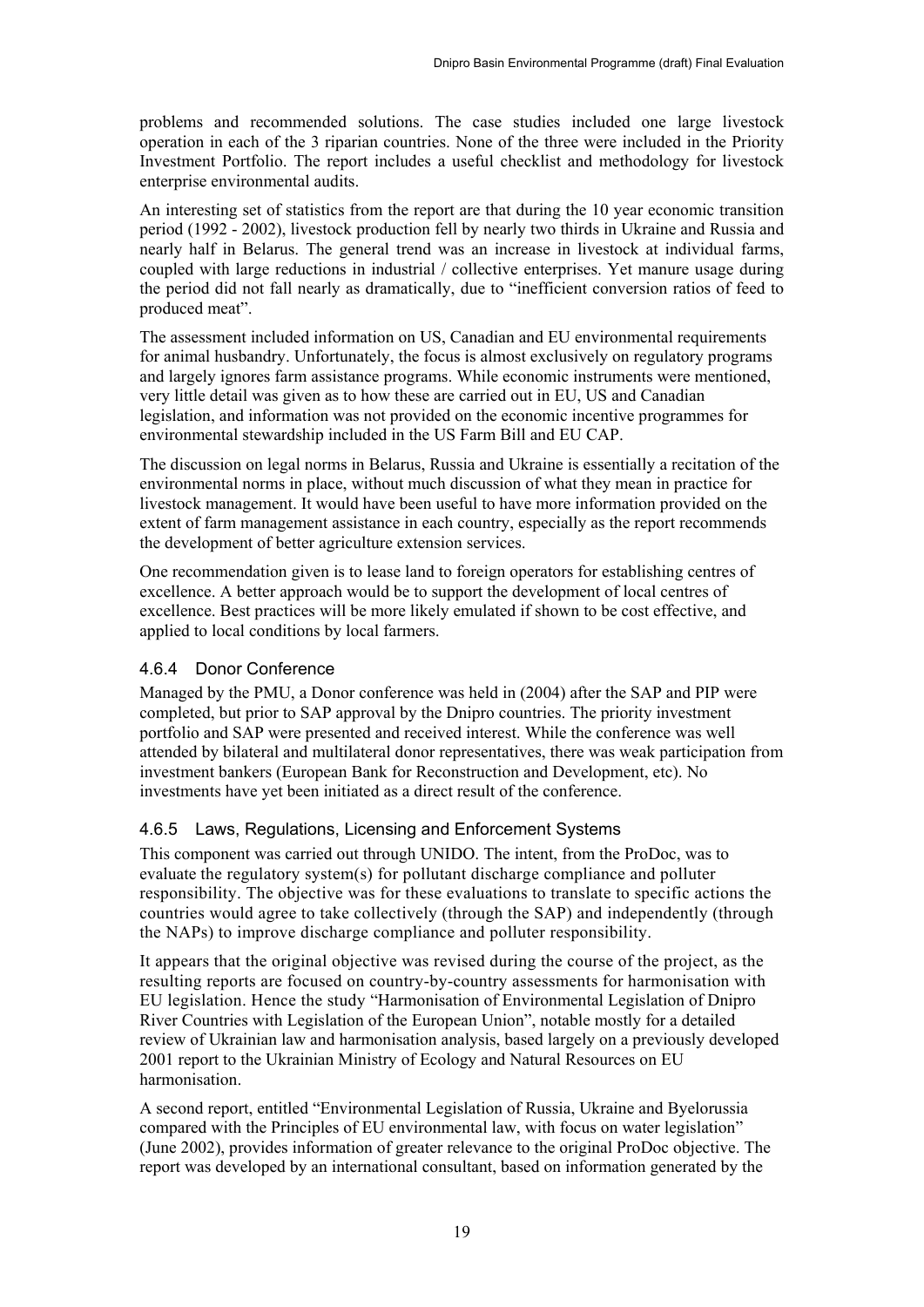legal RTC and IWG experts. A key finding of the report concerns environmental liability laws in the three Dnipro states, and the difficulty in seeking damages from industries for environmental impairment caused by illegal discharges. The report provides good recommendations on strict liability statutes, special laws dealing with major accidents, the use of tax incentives for environmental improvement and opportunities for environmental investment technology under the Kyoto Protocol.

### <span id="page-22-0"></span>4.6.6 EIA Policies and Practices

Within the UNIDO set of responsibilities, a report was produced in 2003 focused on EIA policies in Russia, Ukraine and Belarus, comparing them to international norms, and providing recommendations on reforms. The effort was primarily a desk study, based on literature reviews and discussions with national EIA experts. In particular, the report focused on the EU EIA directive, and included a useful set of gap tables setting EU EIA norms against legislation in each of the countries.

Compared to the EU EIA approach, the SEE / OVOS approaches in Ukraine, Belarus and Russia tend to be less specific in terms of the types of projects requiring an EIA and less exacting on the review of alternatives, and minimisation of impacts. The systems are largely state dominated, based from a time when the state dominated industrial production. There is a relative lack of transparency, processes are informal, and decisions are based on technical criteria with little consideration for affected parties, indirect, synergistic or cumulative impacts.

A review of technical and institutional capacities of the countries to carry out EIAs was not part of the study, which is unfortunate as it would have been useful to include some review of current performance, such as the number of (SEE & OVOS) assessments performed, approved, revised and rejected. There is a good discussion of administrative procedures in each country. Procedural guidelines and greater transparency arise as significant recommendations.

## <span id="page-22-1"></span>4.6.7 Policies, Practices and Management Guidelines for Industrial Waste Ponds

The component was completed in 2003, under UNIDO coordination. It includes a set of four reports in English and each local language, and includes an integrated report. The integrated report provides a well-researched background piece on the extent of the problem of accumulated industrial wastes and sludge.

The report authors estimate 8.5 billion tonnes of industrial waste in storage facilities in the Dnipro basin (2001), 50% in Ukraine, 10% in Belarus, 40% in Russia. The facilities are primarily petrochemical, fuel industry, metallurgy, coal mining, ore mining & processing. 10 million tonnes of the stored waste is sewage sludge from the Vodokanals, contaminated with heavy metals. The report also notes a significant problem with seepage from solid municipal waste sites improperly lined.

The recommendations section is brief and without much substance, which is unfortunate in light of the serious problems facing the three countries in dealing with stored industrial waste. There is little in the way of suggestions on reducing the generation of industrial hazardous waste. Also, the report provides no specific recommendations on the creation of additional waste processing facilities. There is no mention of alternatives, including incineration, waste to energy, encapsulation, etc. There is one very important recommendation made with respect to improving waste manifest systems. The TDA includes waste storage as a high priority environmental problem, and the SAP includes an objective to "strengthening the capacity for industrial and municipal waste management" within the next fifteen years

## <span id="page-22-2"></span>4.6.8 Nuclear Facilities and Disposal Sites

IAEA produced in November 2002, the report "Radioactive contamination of the Dnipro River Basin: Contribution to the Transboundary Diagnostic Analysis and Recommendations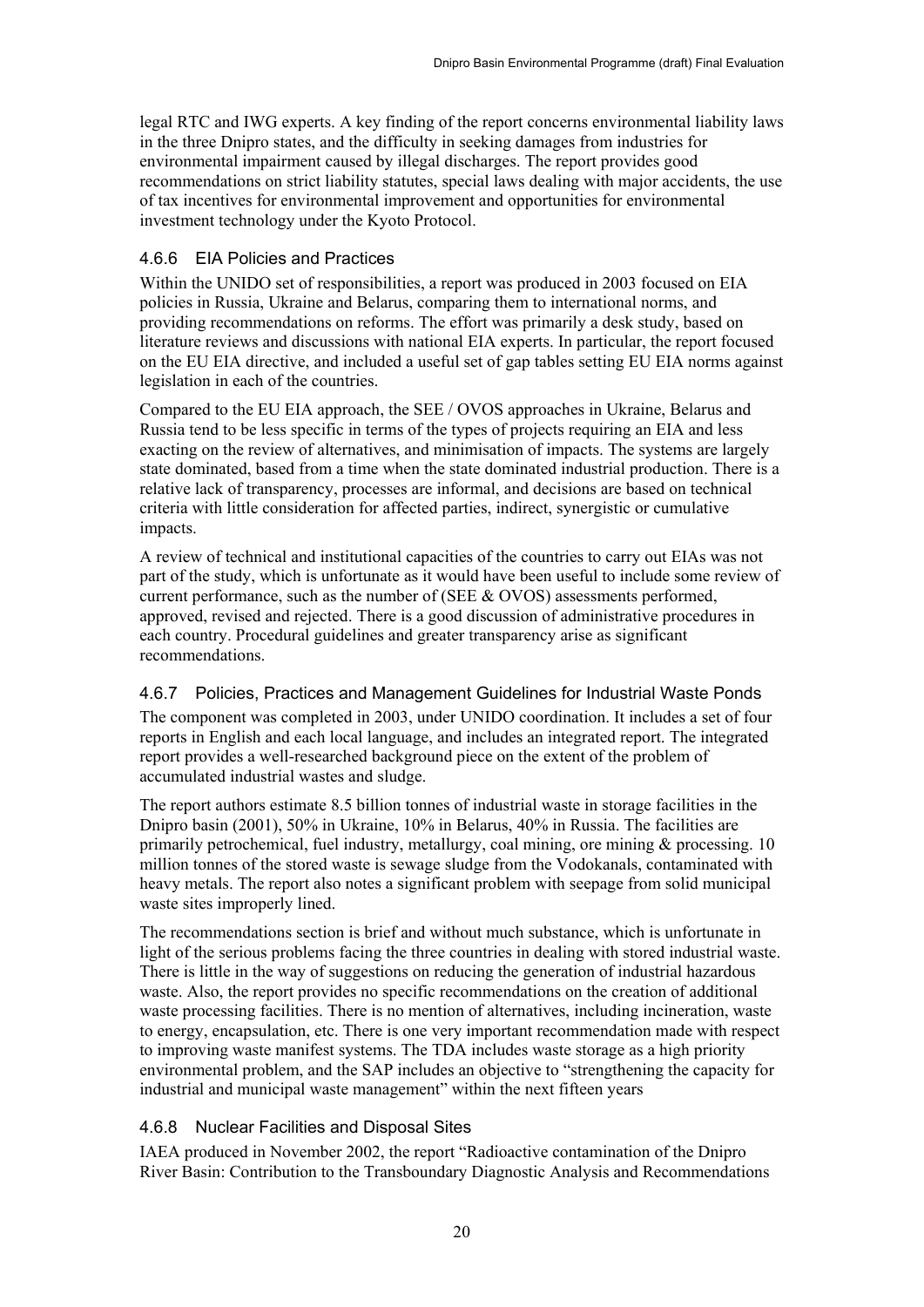for the Strategic Action Plan". The report provided a scientific assessment of data on radioactive contamination in the basin and radiological consequence, with special attention to the current and possible future migration of radionuclides and any transboundary impacts.

It was noted that since the Chernobyl disaster, water-monitoring stations have been in place in the exclusion zone and along the major rivers. Migration has reportedly decreased significantly. Concentrations of Caesium and Strontium in flowing rivers are now well below permissible levels set by national authorities and below internationally acceptable levels. The report notes that lakes without regular outflow remain a real problem, especially those that are peat based. Some have concentrations 1-2 magnitude levels above fish consumption advisories, and ingestion of forest food or dairy and beef that graze in contaminated flood plains remains a problem.

In addition to the residual threats from Chornobyl, the report indicates that radioactive waste storage disposal sites are a moderate risk in Ukraine and Belarus. Also, obsolete nuclear research reactors near Minsk and Kyiv present major problems with respect to decommissioning, but do not represent environmental / water quality risks.

The IAEA report recommended as priority hot spots the Pripiat flood plain – due to Chornobyl, the radioactive waste dumps on the former PCP (Pridniprovsky Chemical Plant), site in Dniprodzerzhinsk and uranium processing operation in Zhovti Vody, and the inhabited areas near Chornobyl with enclosed lakes. None of these made the final list of high priority hot spots in the priority investment portfolio. The TDA and SAP included the IAEA report information and listed radionuclides as a priority transboundary issue.

## <span id="page-23-0"></span>4.6.9 Water Abstraction and Water Returns

Within the IDRC outputs, the Scientific Research and Technological Institute of Municipal Economy, in Kyiv, produced a report in March 2003 on water abstractions and returns. The report includes very useful summaries of the key water volume and abstraction issues for each of the states. For example, it points out for Russia a 40% reduction in polluted water inflow into the Dnipro basin in 2001 in comparison with 1990, while total water extraction and discharge were both down by 32%. These can be attributed to a 50% reduction in agricultural and industrial production in the Russian section of the Dnipro basin during that period. This contrasts with Belarus, which reported no significant changes in water consumption in recent years. However Belarus reported a decrease in the discharge of insufficiently purified water as of in 2001, and improved hydrochemical indicators of water quality in most of the country's rivers. The situation in Ukraine shows a third set of transition dynamics, with extractions down 55%, discharges down 46% and similar use patterns, yet there has been an increase in the relative amount of polluted water inflow in the Dnipro basin in 2001 in comparison with 1990. The report indicates that the deterioration of wastewater quality in the Dnipro Basin is caused by the decreasing efficiency of industrial water treatment plants and ineffective treatment facilities in small towns and medium-size cities. While the report was not completed until March 2003, some of the findings on water abstraction and returns were available and included in the TDA.

The report provides a few general recommendations at its conclusion, mostly aiming to improve the sharing of data on abstractions and discharges between the three countries. Recommendations are also made to improve the inspection and certification of public and private wastewater treatment facilities, and to improve treatment.

The report notes that groundwater is the primary source of drinking water in the Russian, Byelorussian and Northern Ukrainian sections of the Dnipro Basin, with surface waters being used primarily in the southern Ukrainian sections. It would have been useful for the assessment to pay greater attention to groundwater abstraction issues as part of the basin study.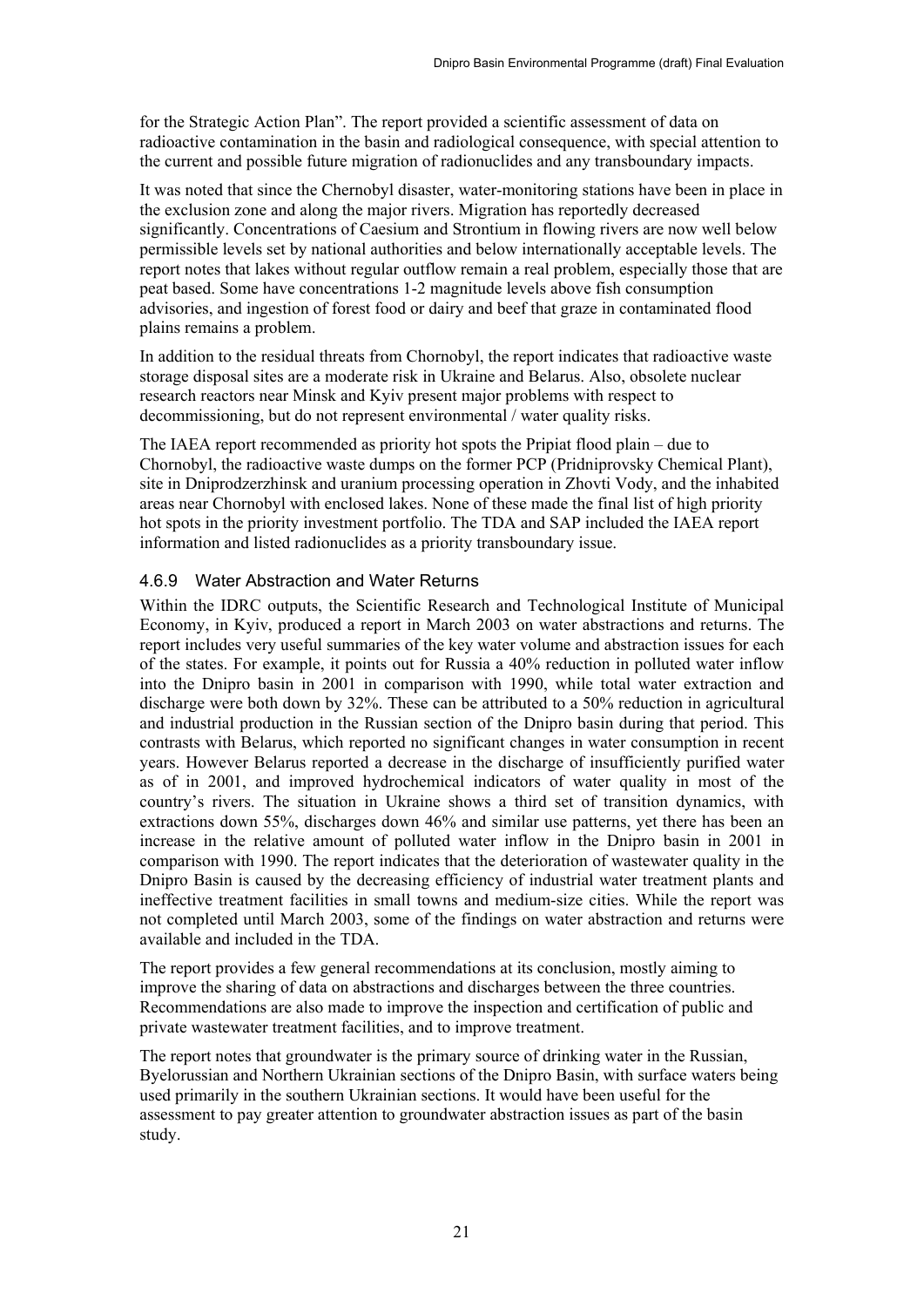## <span id="page-24-0"></span>4.7 Component IV Biodiversity Conservation

Component IV was successfully completed, managed through IDRC. A mix of local and international consultants and experts were involved in a series of sub studies and reports. Reports were developed on agriculture, biodiversity legislation, protected areas and pilot projects, biodiversity strategy, fisheries and forestry. The results were incorporated into the TDA and SAP.

## <span id="page-24-1"></span>4.7.1 Protected Areas, Priority Ecosystems and Biodiversity Hotspots

Project reports were developed covering all areas within the subcomponent, including:

- An assessment of protected areas, led by Smolensk State Pedagogical University, Russia;
- Ecological corridors, led by Taras Shevchenko National University Kiev;
- The Dnipro Source Nature Reserve, led by the Environmental Fund, Renaissance of the Dnipro River, Smolensk; and
- Protection of wetlands in the Zhoblin-Rechitsa Area, led by the NGO, Ahove Ptushak, Belarus.

#### <span id="page-24-2"></span>4.7.2 Biodiversity Legislation

A report entitled "Review of Dnipro Basin Biodiversity legislation ensuring Public Participation Support" was developed by three sets of national expert groups, under the coordination of the Belarus State University, Management and Social Technologies Department and submitted in December 2002. The main report was produced in Russian with an English summary.

The summary report includes a review of the legal protections accorded flora and fauna, protected areas, endangered species and public participation in the three countries. The report acknowledged that there are no regional institutions in place to coordinate activities towards biodiversity conservation

#### <span id="page-24-3"></span>4.7.3 Agriculture, Fisheries and Forestry

#### **Agricultural Practices**

A research effort was carried out to consider agricultural practices with respect to transboundary protection of biodiversity. The Institute of Land Organisation and Use, Ukrainian Academy of Agriculture, led the effort.

#### **Fisheries and Aquaculture**

The report: "Review and Status of Fisheries and Aquaculture in the Region in Relationship to Biodiversity Conservation: Identification of Gaps and Problems was submitted in October, 2002 by the Hydrobiology Institute of the National Academy of Sciences, Ukraine. The objectives for the research were to analyse the current status of fisheries in the basin and identify outstanding issues and proposals for the SAP. The assessment covered biodiversity considerations as well as the impacts of the fisheries industry and aquaculture.

According to the study, the greatest threat to biodiversity and the health of fish populations along the Dnipro is the damming of the river, resulting in "impoverished river biotopical diversity" and unfavourable reproduction conditions, because of the abrupt daily water level fluctuations. Other unfavourable factors include the substantial contraction of flooded meadowlands, overgrowth in shallow areas by aquatic vegetation, agricultural and municipal discharges.

As with other sectors of the economy, the fishing and aquaculture industries in the region have dropped significantly in production since the early 1990's, attributable both to the general economic downturn as well as the damming of the Dnipro. The research suggests that fish industry activities are likely to have a large impact on basin biodiversity, with up to 50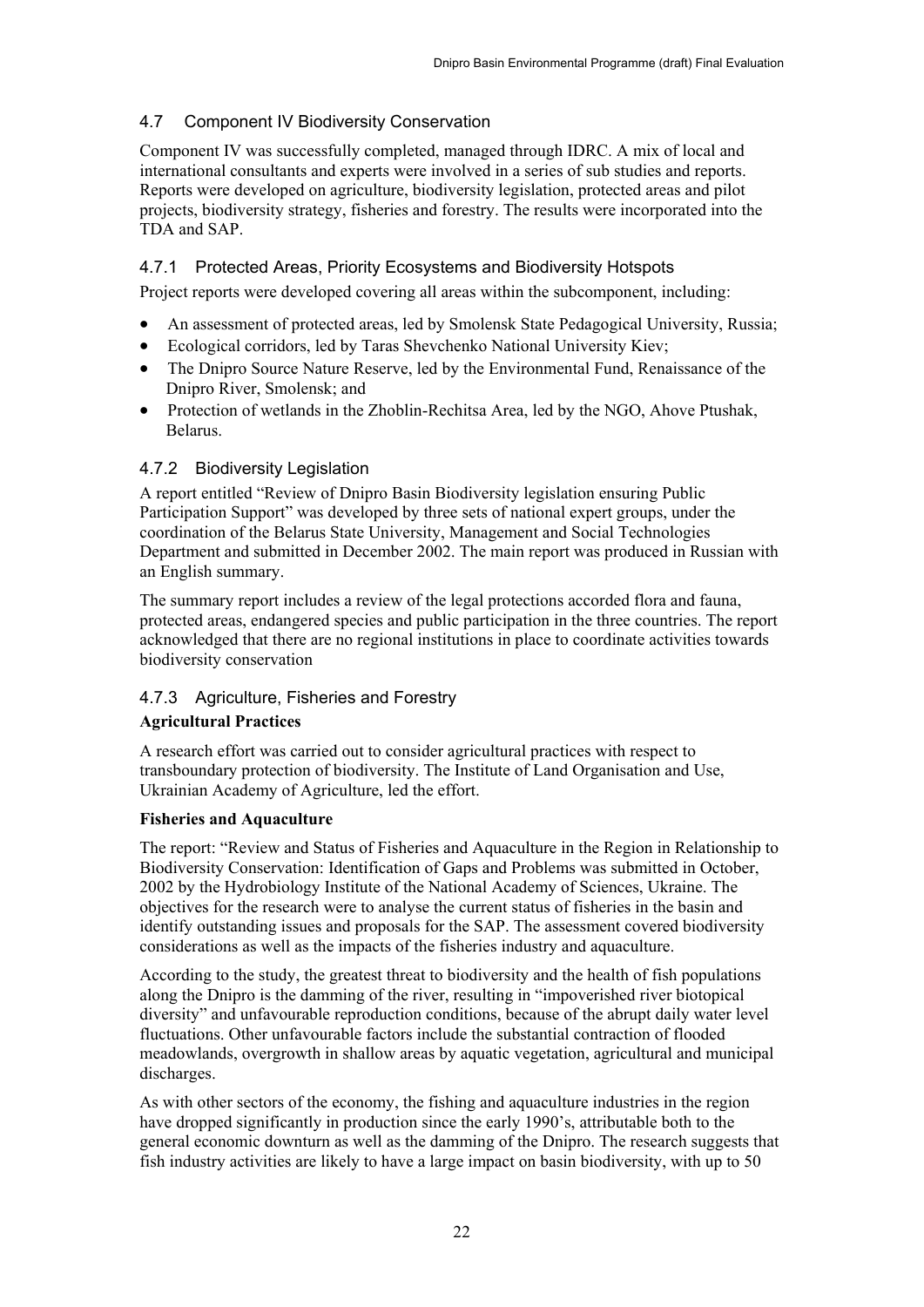fish species imperilled. The research further indicates that up to 4 million amateur fishermen catch on average up to 168,000 tons of fish, further depleting stocks.

A significant accomplishment of this research effort is its creation of the first ever inventory of fish species inhabiting the Dnipro Basin. The inventory includes 90 species, lists 9 introduced species, 9 interventionist species and 5 invasive species.

The report provides a final table listing actions that should be taken to improve biodiversity and protect indigenous fish populations. It is well conceived and provides useful categories rating the recommendations in terms of priority and the status of achievement in the three countries. In particular, it is important that the riparian states develop a monitoring system for assessing fish resources and tracking species health.

Future work in this area should provide recommendations on how the aquaculture industry can be expanded in a way that promotes ecologically sound practices. Incentives to develop on-land ponds and facilities, and stricter regulations for reservoir and in-stream aquaculture production, could help to reduce direct pollution and invasive species risks, while providing economic opportunities in depressed rural/ agricultural areas.

#### **Forestry**

The Biodiversity RTC in Smolensk developed a report on forestry issues. The full final report was written in Russian, with a summary in English. The English summary was well written, taking a unified, basin-wide approach and including excellent recommendations.

One of the interesting issues uncovered in the text is the somewhat ironic finding that the Chornobyl accident has contributed to an increase in biodiversity in the region's forestlands contaminated with radionuclides. The contaminated area represents 4,658.7 thousand hectares, or 34.2% of the total forest-covered area of the Dnipro Basin. The largest areas of contaminated land are found in the Ukrainian part of the basin, while the most contaminated (over 5 Curie per square kilometre) areas are concentrated in Belarus. Because of the restrictions placed against utilising these highly radioactive areas, there has been an overall favourable impact on their biological and landscape diversity. Natural ecosystems have been restored and natural cycles have been free of the interruptions caused by felling, and clearing purpose-set fires. The challenge will be to maintain these highly functioning natural systems as they return to common use after the radioactive contamination levels decrease

An interesting legal aspect from the report is that all three countries are (slowly) developing forest certification systems, which may in time provide a powerful tool to promote more environmentally friendly forestry methods.

The report provides a concluding set of 25 recommendations in the areas of Forest Policy and Legislation, Forestry Management and Use Practices Environmental Protection Practices, and Research, Monitoring and Education.

Both the TDA and SAP include useful forestry information, built from this study. The SAP includes a short-term (5-year) goal of developing and implementing an interstate basin wide programme of actions on the expansion of forests.

While the report summary provides some statistics on the amount of forest-cover in the river flood zone and embankment areas, it would have been useful to provide additional information on the significant role that forests play in reducing stream bank erosion, and mitigating nonpoint source runoff.

#### <span id="page-25-0"></span>4.7.4 Regional Strategy for the Protection of Biodiversity

The "Regional Strategy for Conserving Biological and Landscape Diversity in the Dnipro Basin" (BLDC Strategy) was finalised in February, 2004, developed by the Biodiversity International Dnipro Centre and the Biodiversity IWG, under IDRC contract.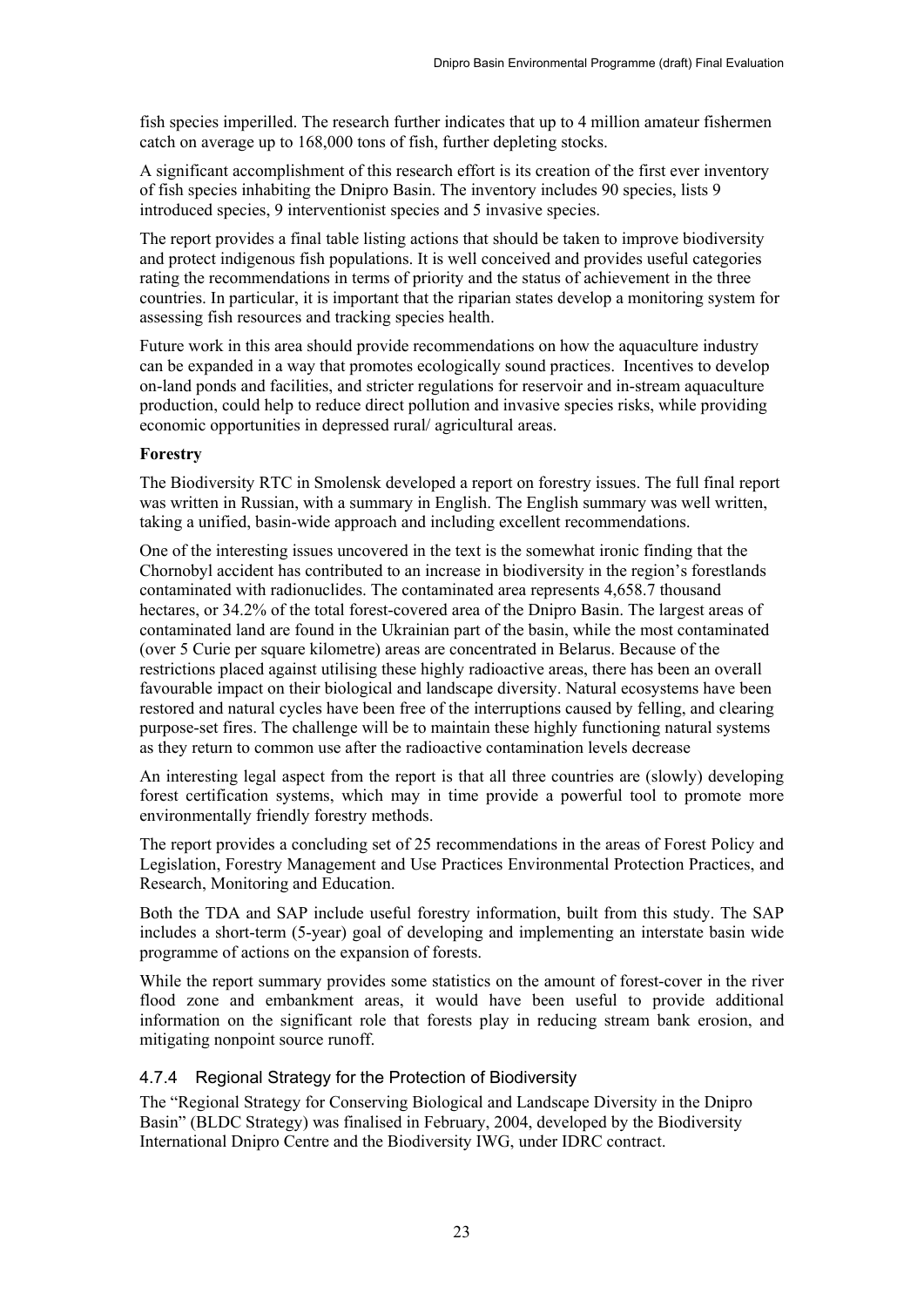The strategy was designed to assist the countries to eliminate root causes of biodiversity loss, and was established in pursuance of the international commitments on biodiversity of the three countries, including the Convention on Biological Diversity. The strategy covers issues involving agriculture, fisheries, forestry, the assessment of reserve and priority areas, and the comparative analysis of biodiversity legislation.

The BLDC strategy was not developed in time to feed into the TDA / SAP process, and in fact builds from the TDA/SAP, the NAPs and national conservation strategies, to create a unified biodiversity strategy.

The BLDC Strategy lays out regional and national actions needed to meet the following objectives:

- 1. Optimal forest area that provides stability of the Dnipro Basin ecosystems with due regard of zone particularities
- 2. Environmentally sound and coherent network of preserved and restored wetlands as a part of the Pan-European Ecological Network
- 3. Environmentally stable condition of meadows and steppes
- 4. Environmentally justified and optimised network of conservation areas and agrolandscapes.
- 5. Environmentally sound and optimised network of protected natural territories and eco-corridors
- 6. Environmentally balanced reproduction of indigenous, endemic and transitory fish species.
- 7. Environmentally sustainable condition of water areas, flood-plains and riverside ecosystems.
- 8. Preserving the species variety, natural habitats of species, population structure and continuity of the environmental framework.

The BLDC includes financial considerations, with an estimated US \$276 million needed for implementation through 2020, broken down by spending to achieve each of the above eight objectives, by country and including international donor and other funding sources (approximately \$25 million from donors and \$100 million from other sources).

The BLDC strategy is a useful addition and expansion of the biodiversity LETQOs (Long term environmental quality objectives) set out in the SAP.

#### <span id="page-26-0"></span>4.8 Component V Improving Stakeholder Participation

The component was managed by IDRC and included objectives and activities designed to build greater stakeholder participation, especially building competence and participation from local governments and non-governmental organisations (NGOs).

The NGO support effort included the establishment of national and regional NGO forums, and a small grants program. During the course of the project there were three national forums held (one in each country) and two international forums.

One general issue on NGO support came up frequently during the evaluation mission. The issue concerns the dual aims of NGO involvement –towards local, grass roots environmental protection, and towards pressuring changes in government environmental policy and management. The NGO participants interviewed indicated a frequent hot topic of debate at the forums was the extent to which they should be critiquing government action, or rather should focus their energies out in the field, on monitoring and cleaning up activities. Of course these dual aims are not mutually exclusive and a vibrant NGO community will have practitioners of both. Part of the tension in the debate may relate to the sensitive position of GEF IW projects being government-sponsored and managed, yet including components designed to improve the capacity of government critics.

It should be noted that the environmental ministry officials interviewed were positive on the role of NGOs and the support provided to them from GEF IW. Some senior officials were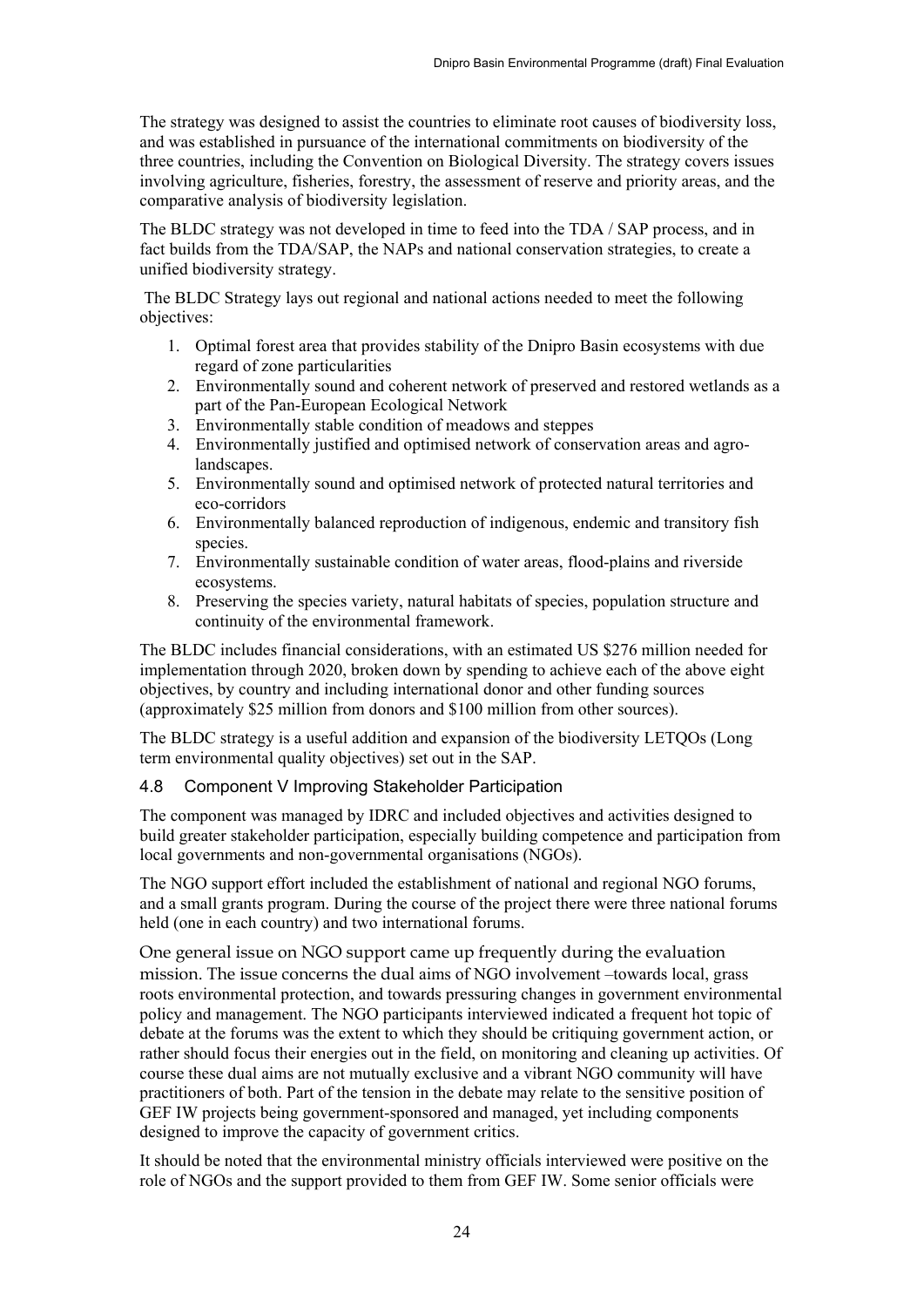initially sceptical of the role of outside parties in the Dnipro Basin Council; however the resulting exchange of views was seen to be positive.

## <span id="page-27-0"></span>4.8.1 Impacts of Transboundary Pollution on Populations in the Basin

A study was developed by the Council for Analysis of Production Forces of Ukraine.

## <span id="page-27-1"></span>4.8.2 Development of a Project Web Site

The subcomponent was designed to provide a communication tool within the project and then to enable a wider audience to have access to project information. The subcomponent was contracted through IDRC to the Information Management RTC, the Ukrainian Scientific and Research Institution of Hydrometeorology.

The web site was established and benefits from a clear and simple layout. Some additional linkages would have been helpful, for instance to the water quality database. The website initially tried to establish an open forum, but this proved a nuisance, with prank mail. A password-protected forum for experts was not attempted.

## <span id="page-27-2"></span>4.8.3 Consultative Meetings with Broad Stakeholder Involvement

This objective meshes with other objectives to establish the Dnipro Basin Council and hold NGO forums. Through these two other mechanisms, the DBEP was able to build broad stakeholder involvement, at least amongst interested persons in the environmental and water resource sectors. The project was less successful in getting private sector and economic interest involvement. For instance, the Dnipro Basin Council meetings involved little or no participation from the agriculture, mining, industrial and transportation sectors.

## <span id="page-27-3"></span>4.8.4 Internet Access for Key Stakeholders

The DBEP included an objective to improve communication between key stakeholders, through improved internet access and equipment, especially targeted to the local and oblast level. In Russia, the effort was managed through the NGO: Environmental Fund, Renaissance of the Dnipro River, in Smolensk. In Ukraine, equipment was provided to the Ministry of Environment and Natural Resources and to six regional offices. In Belarus, the Ministry created a web site.

While the final evaluation did not permit visits to all sites, the equipment in several regional offices was provided and functioning properly, and all comments received on the delivery and use of equipment was positive. All three countries have Dnipro basin information available on the internet.

## <span id="page-27-4"></span>4.8.5 Publication and Dissemination of Project Materials

The publication and dissemination of project materials was implemented through the National Ecological Centre of Ukraine. Outputs included publishing a series of quarterly bulletins and several posters. The project also published a "popular" user-friendly version of the TDA, available in each country's national language (not in English). In general the quality of publications for the general public was very good, and the use of NGO assistance very much appreciated.

#### <span id="page-27-5"></span>4.8.6 NGO Forums

Three national and two international forums were held, managed through IDRC as part of the small grants programme, albeit under a separate activity and budget line. The national forums were held in Bryansk, Russia in May, Kiev, Ukraine in June, and Minsk, Belarus in June 2002. The international forums occurred in Kiev in October 2002 and Moscow in December 2002.

The TDA was the main topic of the international forums, with many NGOs providing criticism of the process, and their lack of involvement in the development process. Comments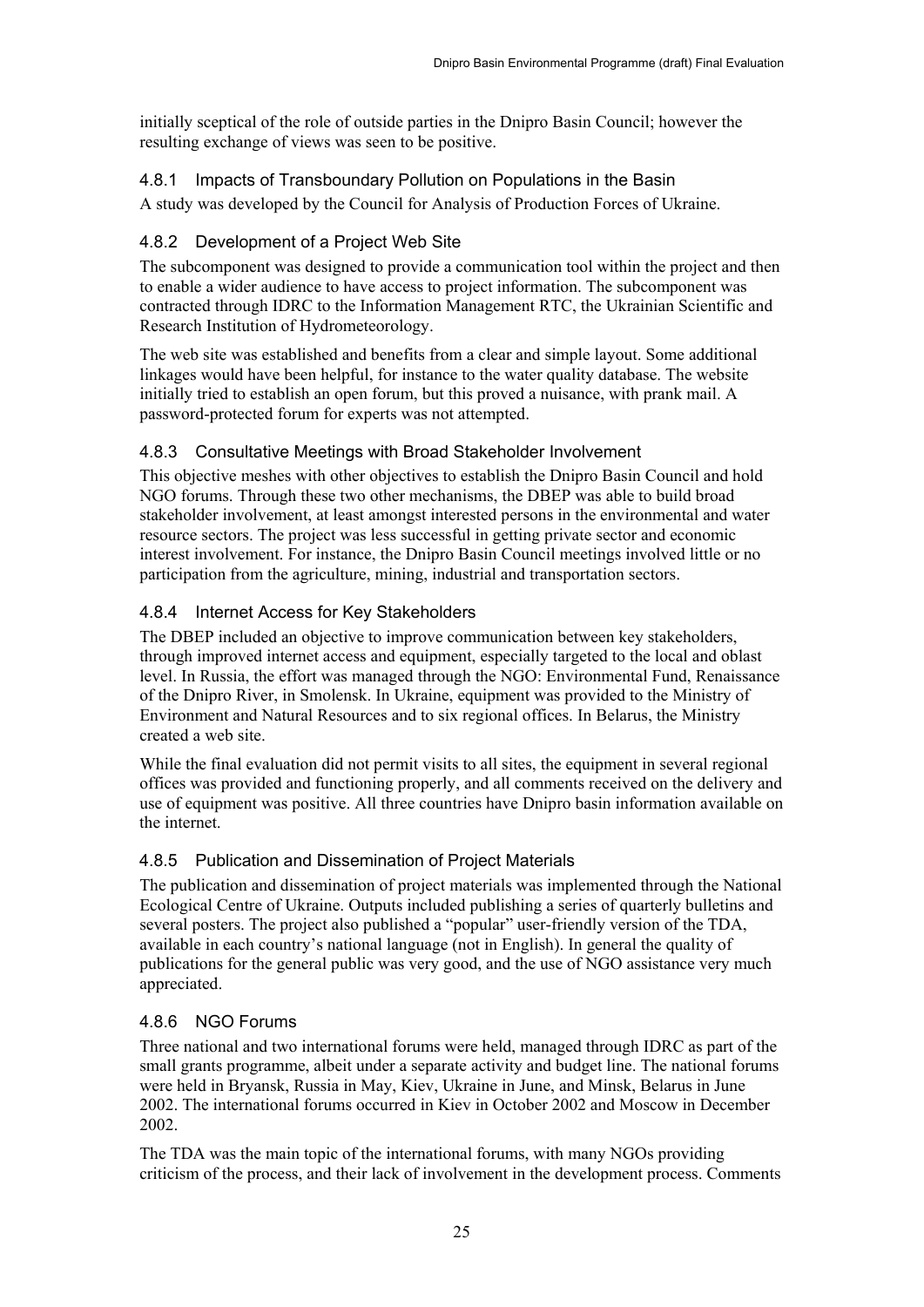received on the TDA included concern that nonpoint / diffuse sources of pollution did not receive much attention and that there was little attention paid to the need to limit economic activities within the floodplain.

#### <span id="page-28-0"></span>4.8.7 Small Grants

One series of small grants was tendered and concluded under the IDRC. The programme included twenty-four grants, mostly focused on awareness raising and educational projects. Three of the projects have the potential for longer-term commitments:

- Civil / Environmental Rights Support Centre
- Brynsk Oblast of "…an electronically linked network of centers of environmental monitoring".
- "Building Environmental Awareness of Boyarka Residents…"

Other notable grants included an IDRC contract to a "Green TV" company for video about the DBEP, including footage from the expedition. Also, the NGO Mama-86 developed the project "Dnipro as seen by children, providing an opportunity for children ages 6 – 16 to submit their visual sense of the Dnipro. Over 600 drawings were submitted.

## <span id="page-28-1"></span>**5 Project Impact**

The project was designed to provide a scientific basis, structure and actions for joint and national activities to protect and clean up the Dnipro River. Its impact can not be measured in short term water quality improvement, but rather in the extent to which it has laid the foundation for regional collaboration and national actions to improve water quality over the longer term. In this regard, the project has had a positive impact.

As a direct result of the DBEP, the Basin countries are expanding their national budgets to improve Dnipro river water quality. In particular, Ukraine's budget for water quality related investments and control measures along the Dnipro and its tributaries has increased threefold since 2001.

The project has had a positive impact on the amount and extent of information being shared between environmental officials and technical experts amongst the three states. The DBEP has made a significant applied research contribution, with pioneering work on quantitative assessments of hot spots, and first time regional fisheries and biodiversity assessments.

Hot spot identification, leading to a priority investment portfolio, has set the stage for increased external investment to reduce pollution discharges. UNIDO is already involved in one follow-up project.

The Dnipro and its tributaries are showing a modicum of water quality improvement, largely as a result of the economic downturn in the region, resulting in reduced agricultural and industrial inputs, and as a result of the passage of time since the Chornobyl accident. The key test of the DBEP will be whether it has established a basis for continued improvement as the regional economy improves.

The project contributed lab and computer equipment, provided training opportunities for experts and ministry staff, and enabled the expansion of information on causes and impacts of water pollution. These actions should lead to improvements in the capacities of local, oblast level and national governments to monitor and control pollution discharges into the Dnipro and its tributaries. Nevertheless it is difficult at this stage to indicate a positive impact; especially as political change continues to shuffle government personnel and responsibilities, especially in Russia, and in Ukraine. Also, water quality labs and research institutes in the region suffer from insufficient government funding.

With respect to legal and policy reform, mention can be made of the connection between the project's EIA review effort, and the decision of Belarus to draft a new EIA law. The legal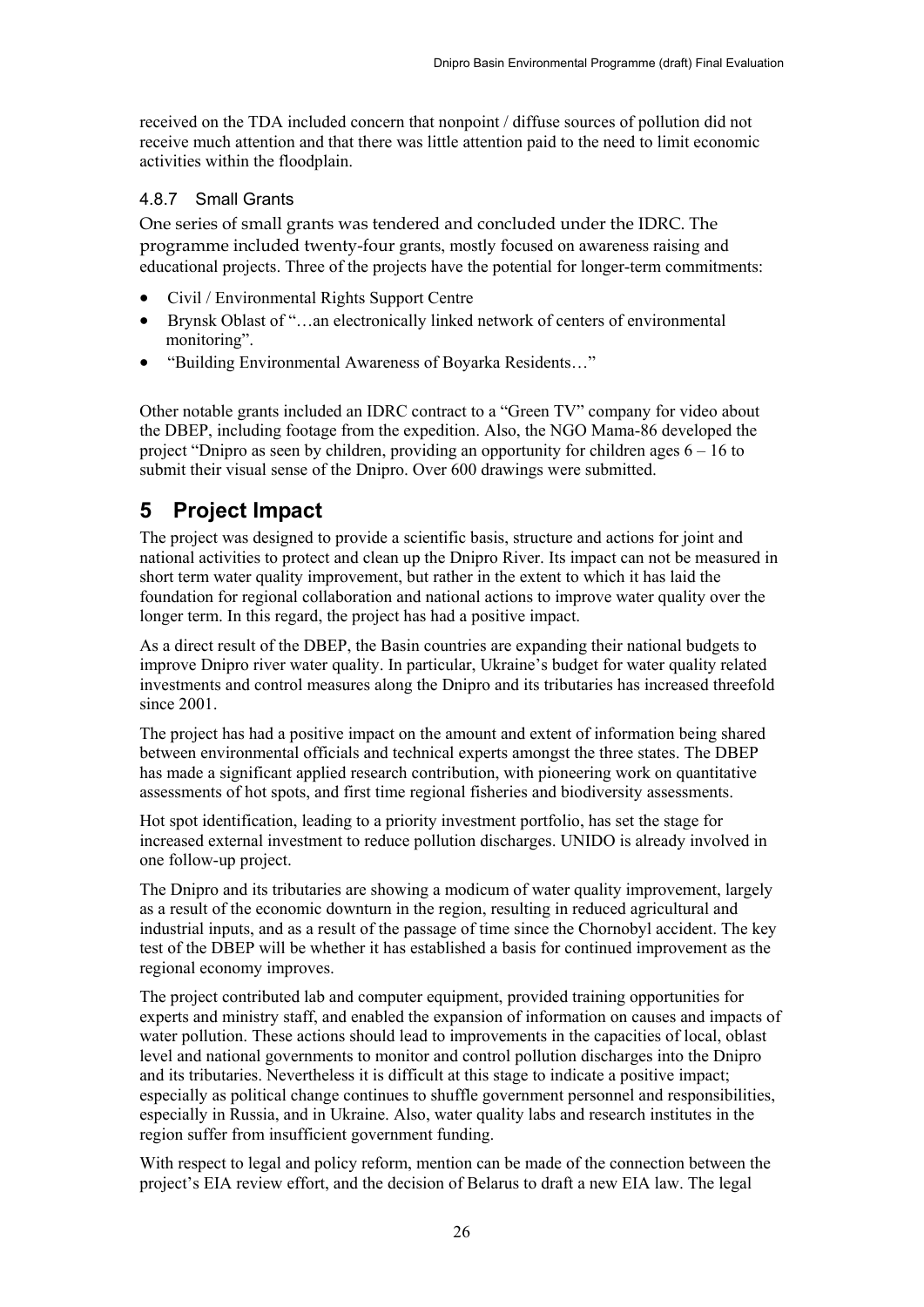reform effort underway in Ukraine may be more a result of its EU harmonisation focus, but has also benefited from DBEP policy review efforts. In Russia, progress on environmental legislation is moving slowly, due to continuing structural changes. Legislation and regulatory controls in the three countries remain unclear with respect to environmental liability, while environmental impact assessment requirements remain weak and implementation is inconsistent.

The project did not have much impact on the strategies and programs of other ministries and agencies outside of the environmental and water resource ministries. There are many recommendations set out in the TDA/SAP and supporting reports dealing with management of agriculture, forestry, fisheries, mineral extraction and other industrial development, yet the authorities responsible for these economic sectors were not directly involved in the project and there is no indication given that they have altered their activities as a result. The "Kyiv Declaration on Cooperation in the Dnipro Basin" and the SAP represent binding country obligations, however their successful implementation will require greater interministerial coordination.

The Project demonstrated positive impact in relation to the continuing expansion, involvement and competence of the environmental NGO community in the region. Through the Dnipro Basin Council, and the NGO Forums, the DBEP was able to successfully engage NGOs directly into the policy formulation process. This was an important contribution, and ministry officials acknowledged that their input led to changes in the SAP. Through the small grants programme, NGOs were able to participate in the DBEP, especially to build greater public awareness.

#### **Linkages with other GEF International Waters Projects**

Early in the project, the DBEP PMU received valuable assistance and information on TDA/SAP development from the GEF IW Tumen River project, and other international experts with GEF IW experience. Not much attention was paid to regional linkages (Black Sea, Danube, Caspian) although closer links were began to be forged in 2003 with invitations for the DBEP Project Manager to attend BSEP meetings in Istanbul and the November 2004 Stocktaking meeting in Bucharest.

## <span id="page-29-0"></span>**6 Conclusions**

The DBEP has met, and in some cases exceeded expectations, with all deliverables produced. It created and maintained strong country buy-in and participation during a time of considerable political, social and economic upheaval in the region. During the evaluation mission, more than a few local beneficiaries and experts indicated they viewed it to be one the most successful internationally funded projects they are aware of, especially with its use and development of regional expertise.

The project was completed within budget, despite being extended by two years to complete the SAP review process. The project succeeded in pulling together a high calibre team and developing a scientifically sound and well-documented TDA, which benefited from taking a modified GIWA approach and bringing key experts together to define causal chains and transboundary impacts.

The SAP constitutes a well-developed set of expectations for regional action. While the timetables are imprecise, the expected actions are appropriate to the water resource and region. The SAP document is annexed together with the Priority Investment Portfolio, and the framework for a regional monitoring programme and environmental database. Together with the Agreement on Cooperation signed in Kyiv in 2003, this set of materials is the culmination of agreed upon actions in light of the TDA findings.

Despite the overall conclusion of project success, it must be kept in mind that after five years of effort, the SAP is not fully endorsed by each country, and the countries are not yet moving to fulfil their agreed upon objectives. While Ukraine and more recently Belarus have agreed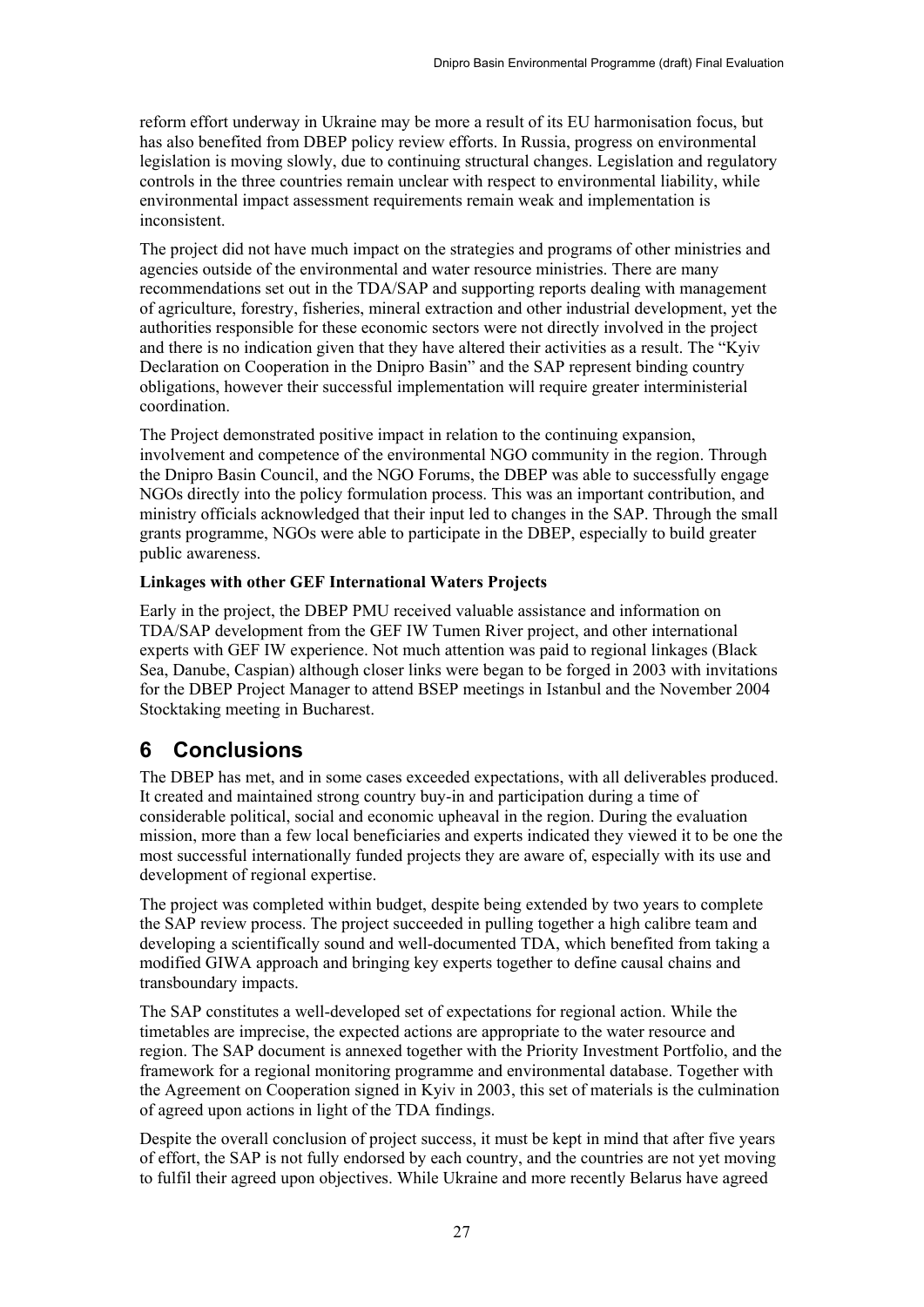to the SAP, Russia has only indicated its intention to approve it in the future, pending further financial review, and the approval of Belarus includes caveats for additional financial review.

The results of the TDA/SAP effort suggest that continued GEF IW involvement could help the riparian countries establish a river basin agreement (Convention) and commission, which can ensure lasting protection and improvement for the Dnipro and its tributaries. In the midst of a slow economic recovery, there is now an important window of opportunity to establish regional institutions and put in place environmental controls and incentives programs that can ensure long-term recovery and protection of basin water quality and biodiversity.

The Dnipro is central to the Ukrainian and Byelorussia societies, and to the southwest Russian region. Its cleanup will remain important for national and regional environmental protection programmes, and suggests that the regional coordination measures established through DBEP can be sustainable.

## <span id="page-30-0"></span>**7 Recommendations**

- The decision to proceed with a PDF-b for a follow-on Dnipro project is appropriate. All three countries have indicated their support for the PDF-b, which is aimed towards SAP implementation. The follow-on effort is designed to assist the countries as they develop a Dnipro convention and work together on transboundary water quality monitoring. These are reasonable aims in continuation of the DBEP. It is important to note that while the conditional SAP approvals of Russia and Belarus are sufficient to have the PDF-b process commence, they are not sufficient for the launching of a follow-on project. It should be made contingent that full SAP approval from all three countries is achieved before DBEP-2 can commence.
- The PDF-b document includes a special focus on assistance to small and medium size enterprises to improve industrial wastewater pre-treatment, to reduce their loadings to the Vodokanals (public wastewater treatment facilities). The TDA identified this as a high priority issue and it is acknowledged as a priority area in the SAP. The objective will require a mixed set of actions in the areas of institutional and legal development, capacity building, project identification and capital investment.

Partnering opportunities should be considered early in ProDoc development, if the small – medium industry assistance effort is included. The goal should be to identify projects and stimulate investments (national and international) not merely to identify problems. It will be useful to contact investment banking sources to determine their criteria for investment assistance, and interest in participating. It is likely that corresponding changes to national legislation will be needed, to tighten pre-treatment requirements. The effort should lend itself towards the establishment of regional cleaner production centre(s) and the implementation of ISO 9000 & 14000 standards. This objective has important parallels to the Danube TEST (Transfer of Environmentally Sound Technology) programme, and suggests a continued role for UNIDO.

- During the fourth quarter of 2005 it will be useful to bring the national project managers and PDF-b development team (PMU management) together to discuss next steps in SAP implementation. The real risk is that momentum will ebb as the countries wait for more GEF funding.
- The Dnipro riparian countries have made initial agreements regarding the sharing of information, but nothing more will be done to update the database until the SAP is fully approved and the expert working group for information management is reconstituted. Recognising that this data management effort presents a very small cost to the three governments, it is recommended that they allocate in their budgets sufficient funding for the national water quality databases to be maintained and updated, and that the key experts and institutes involved work to retain common data platforms and protocols to ensure the combined database can be quickly reconstituted and updated in the future.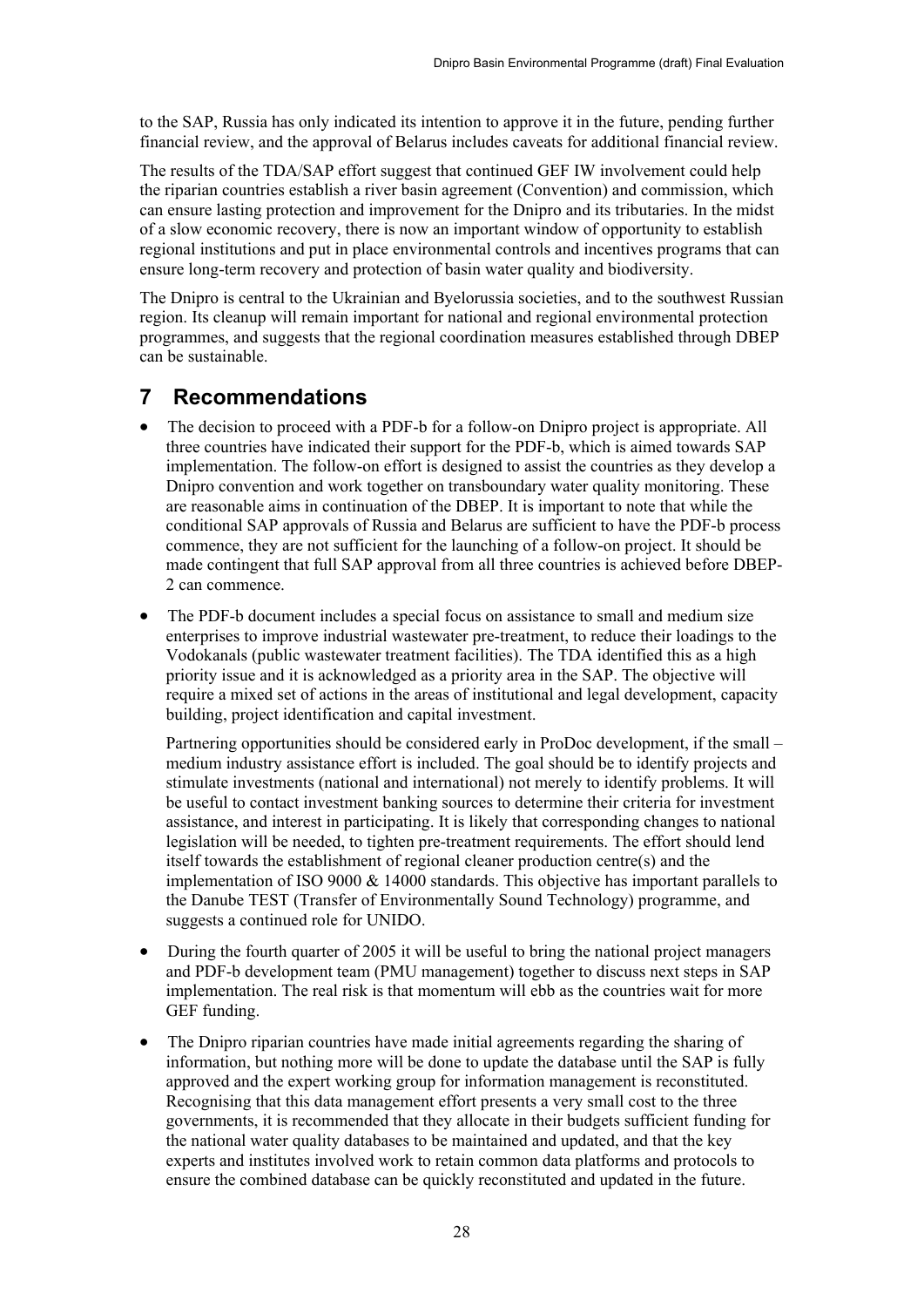- The DBEP web site is in limbo pending final SAP approval and the transition to a new GEF IW project. During the PDF-b effort, arrangements should be made to provide continued support for web site management – using PDF-b development funds and national funding.
- The DBEP NGO small grants programme yielded strong support and generated considerable good will. Its limitations were due to funding and timing constraints, and a rather narrow focus towards public information and education. By contrast, the Danube effort involved two funding tranches and an emphasis on fieldwork, with improved farm management as a key objective. It is recommended that the small grants programme be significantly expanded in a follow up Dnipro effort. The work should include projects with direct water quality impact, and where feasible should link with larger investment projects – such as wetland mitigation, and water quality monitoring. The goal should be to bring local grassroots NGOs into partnership with the environmental ministries and research institutes. Each small grants programme should have a concluding evaluation and a regional event where exceptional outcomes can be acknowledged.
- The approach to NGO support in the GEF IW Danube, Dnipro and Black Sea projects has included creation of umbrella NGO organisations. In each of these basin initiatives, the umbrella organisations have not proved sustainable. The top-down effort to organise NGOs is not yielding the desired objectives and should be revised. Consideration should be given to in-house PMU coordination of NGO forums and workshops, with capacity building focused directly on promising NGOs, identified through the NGO Small Grants programmes. As the expertise and capabilities if local NGOs develop, they will in due course develop their own umbrella coordinating mechanisms.
- GEF IW projects aiming to develop TDA/SAPs and to establish conventions and commissions for transboundary water management require there to be a legal basis for the coordinated efforts at the outset. The lack of a formal legal basis made information sharing and interministerial coordination difficult during the DBEP, until in 2003 a formal treaty was signed. While negotiating a multi-country agreement at the beginning of GEF IW projects may delay inception, it will be time well spent in smoothing the implementation process.
- The financial accounting and invoicing procedures established through UNDP and UNOPS to the project were cumbersome, especially after the UNDP/UNOPS/UNIDO switch to the Atlas management system. In particular, because of system inflexibility and the need for advanced authorisation, the PMU had to inflate the number of persons expected to attend conferences, as a fallback for last minute delegation changes. The Atlas system also makes it very difficult to get quick feedback on expenditures by project component. For the DEBP continuation, it is essential for the project to maintain its own project financial tracking, and UNOPS should allow the PMU to work from an impressed account.
- The multi-agency approach taken on the DBEP, while adding complexity, also provided the benefit of local experience and specialty expertise. Future opportunities for multiagency projects should be considered, as the benefits outweigh the burdens. In particular, a multi-agency approach provides opportunities for replication and sustainability that can continue the momentum prior to and after a UNDP/GEF IW project. IDRC's work in Ukraine helped pave the way for many aspects of DBEP. Now, during the PDF-b process for a UNDP/GEF continuation, UNIDO continues to assist with industry and wastewater treatment projects in the region, building from the hot spots and PIP development effort. As an example, UNIDO has recently allocated US \$450,000 to assist the City of L'viv Ukraine (*Capacity Building for the Environmental Management and Planning in the City of L´viv, Ukraine, Phase 1).* When considering multi-agency projects in the future, attention should be given to the timing and reach of association agreement(s). Considering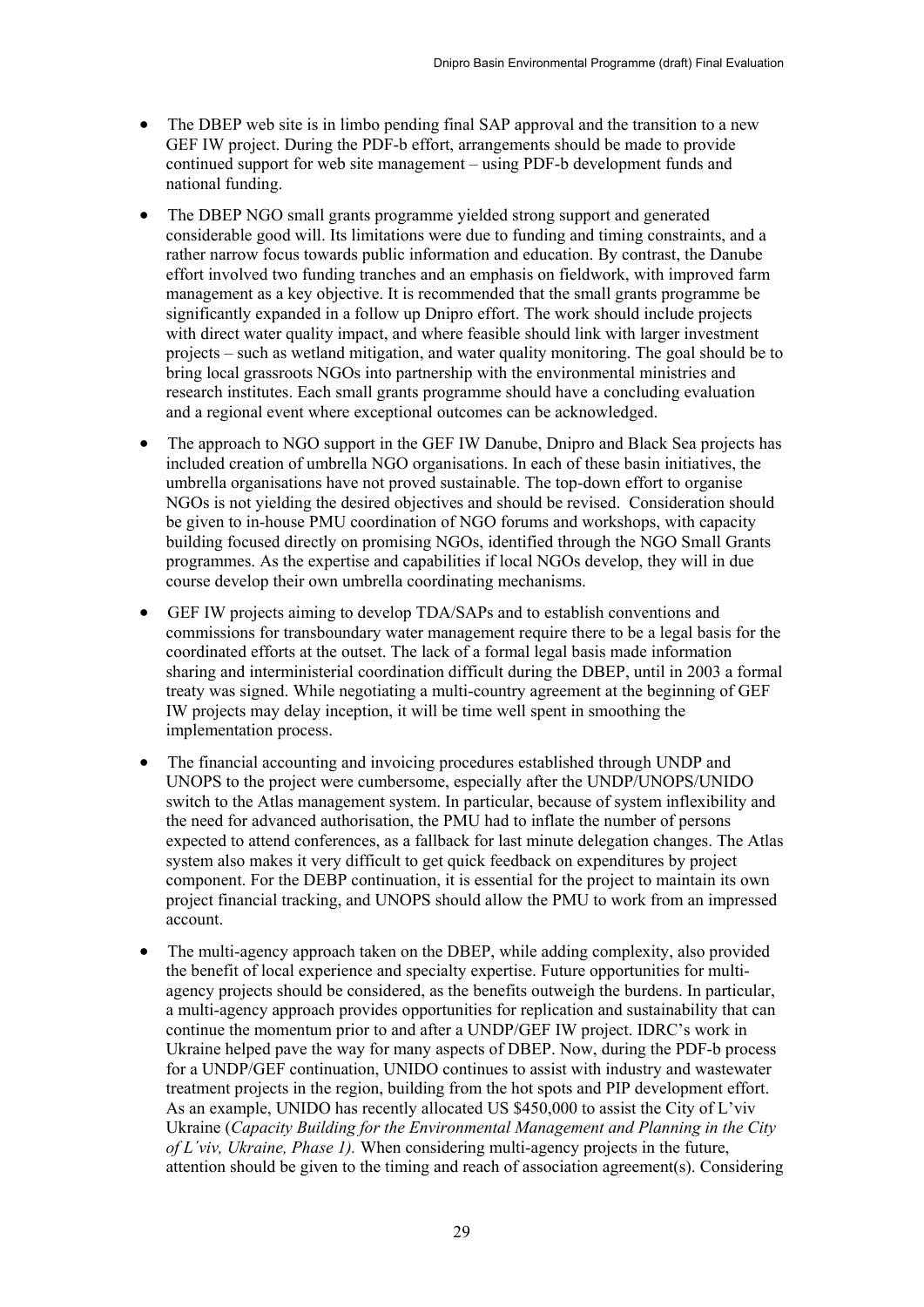the GEF project development process as a whole, there are several entry points for partnering: a) at the launch of PDF-b development, b) while the ProDoc is being drafted, and c) after project inception when a PMU is tendering for specific assignments. Point a) provides the greatest opportunity for building a real partnership that can maximise the use of both UNDP and partner expertise and financial resources. Point c) gives UNDP and a project PMU the maximum flexibility and control, to choose how and to what extent they will use other international agency partners and to manage the timing, content and quality of deliverables.

## <span id="page-32-0"></span>**8 Lessons Learned**

- The usefulness of a training module for TDA/SAP development was made clear during the DBEP and the issue has now been addressed with production of an IW:Learn TDA/SAP module.
- The skills needed to effectively manage a GEF IW project include not only technical competence but also communication and diplomacy. The PMU team, as well as IDRC and UNIDO project managers could all speak Russian and / or Ukrainian and had previous experience in the region. The Project Manager had a legal background, with a technical expert as deputy. A mix of talents coupled with local knowledge provides a strong foundation for project success.
- Experience from the Dnipro suggests that the establishment of regional thematic (activity) centres is problematic and not sustainable. A significant amount of RTC capacity building was needed, as several of the centres were not sufficiently staffed or experienced in their focus areas. It appears that the selection of RTCs was not strictly merit-based. In the case of the DBEP, the structural weakness of having RTCs in a prominent role was compensated for by the general high calibre of experts in the IWGs, and good management skills from the PMU and IDRC. For future GEF IW projects, the aim should be to find and engage the very best experts within an international working group structure, coordinated through PMUs and basin commission secretariats.
- The experience from the Dnipro suggests improvements can be made in the coordination of UNDP/GEF IW project management, with respect to UNOPS (PMU) and UNDP country office coordination. Project implementation can be enhanced if there is upfront agreement on country office responsibilities and if the PMU consistently works to keep the UNDP country office managers informed and involved. In discussions with the UNDP Country Representative for Belarus, the idea of a GEF/IW presentation and discussion at upcoming regional Resident Representatives meetings was raised. This could help to provide an overview of the GEF IW efforts in the region, and coordination with UNDP country programmes.
- The DBEP supervisory experience suggests the possibility to streamline formal committee structures in future GEF / IW projects, including the DBEP follow-up. Having a separate joint management committee and steering committee was proven to be redundant. If not a reduction in management committees, then at least sequential and combined meetings need to be held to reduce time demands on senior ministry officials. When a river basin commission gets established, and if the GEF IW project is still being implemented, this question of committee overlap will be even more important. The overlapping roles of national programme managers and commissioners suggest that where possible, the positions should be held by the same person in each country, enabling joint project steering committee and commission meetings.
- Donor conferences are a common feature in GEF / IW projects. In many cases, the conferences have been useful from the standpoint of information sharing, but have failed to deliver with respect to generating funding for specific projects. One problem is that the timing of donor conferences typically conforms to project timetables, not to the funding